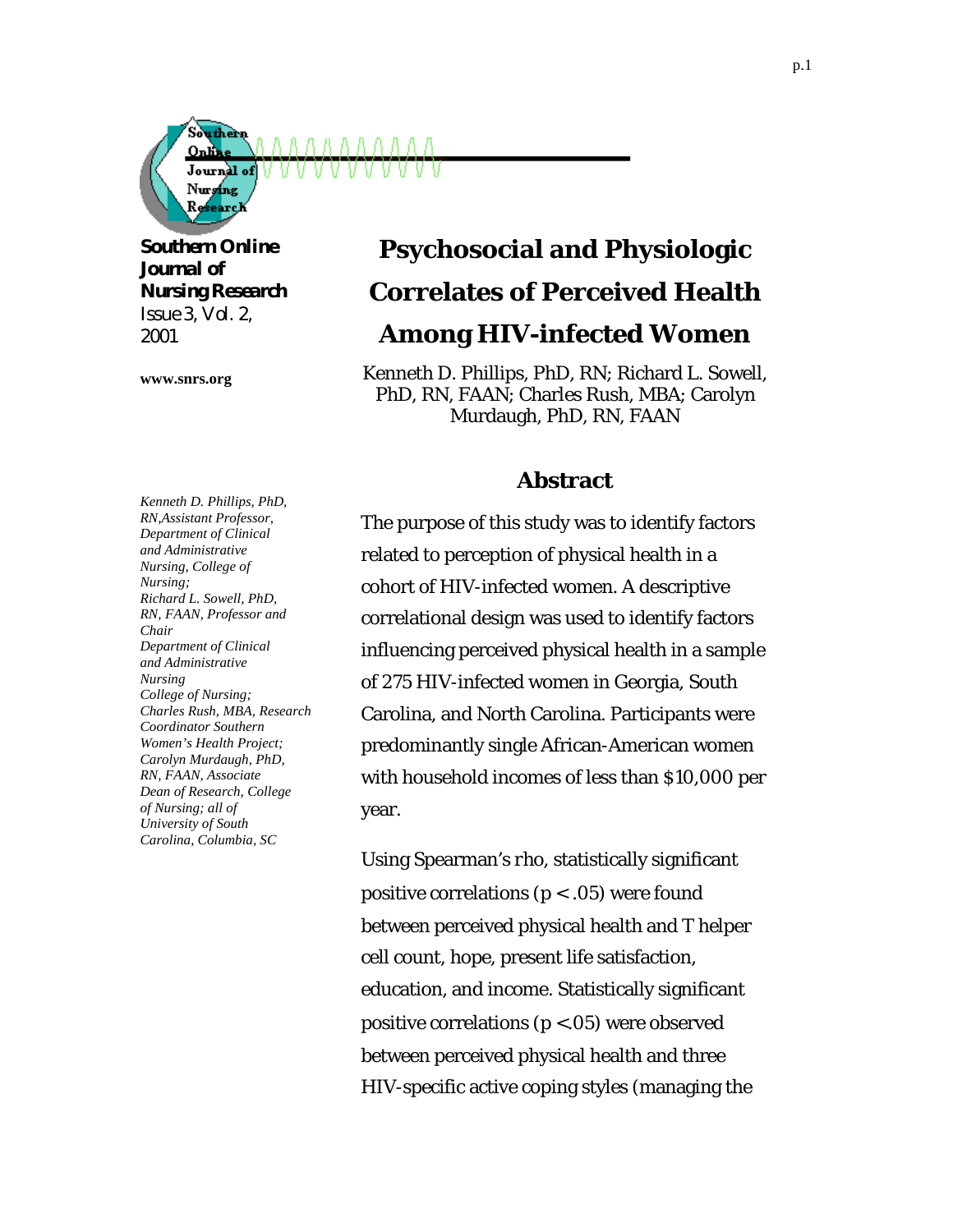illness, focusing on others, and positive thinking). Inverse relationships were observed between perceived physical health and HIVrelated symptoms, stage of illness, depression, physical and sexual violence experienced since becoming HIV-infected, history of drug use since becoming HIV-infected, and age. Using backward stepwise selection, 9 of 14 variables were retained in the final model that explained 60% of the variance in physical health at the  $p <$ .10 level of significance  $(R^2 = .60)$ . Variables that demonstrated a significant relationship with perceived physical health were HIV-related symptoms, depression, present life satisfaction, age, education, coping by managing the illness, coping through positive thinking, and coping by focusing on the present. These findings support the need to address the psychosocial as well as the physiologic factors associated with HIV/AIDS in developing comprehensive plans of nursing care.

*Keywords: HIV; AIDS; Women; Perceived Health; Coping; Physical Health*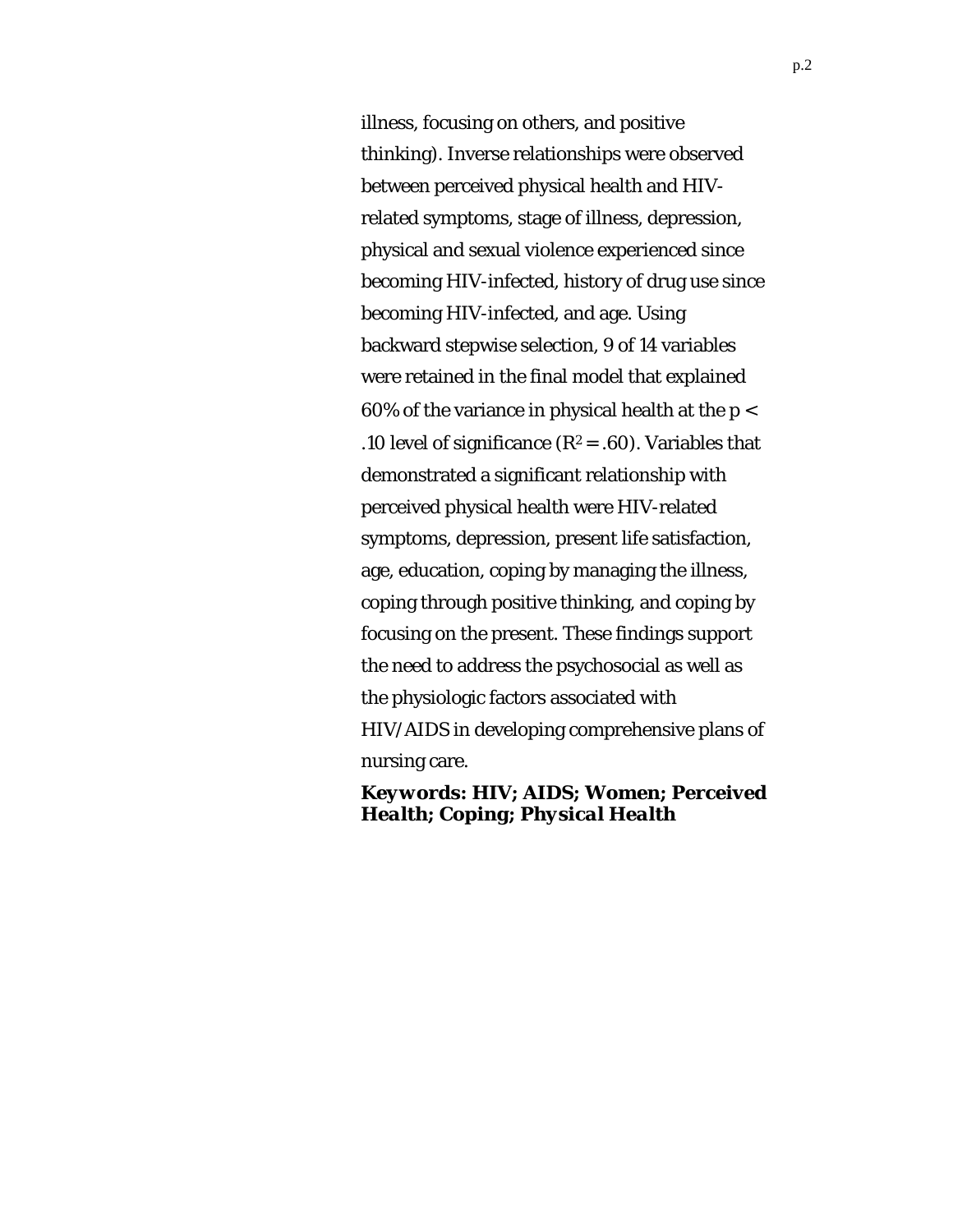## **Psychosocial and Physiologic Correlates of Perceived Health Among HIV-infected Women**

#### **Introduction**

Over the past decade the proportion of AIDS cases in adult and adolescent females ages 13 to 49 has tripled, making women one of the fastest growing segments of the population being diagnosed with HIV/AIDS.**1** African-American and Hispanic women represent a disproportionate number of new cases of HIV/AIDS.**2** Additionally, the number of newly diagnosed cases of HIV/AIDS has dramatically increased in the southern region of the United States.**3** Often, HIV-infected women are poorer, come from racial and ethnic minorities, and have fewer resources than other women.**4** Many HIVinfected women are of reproductive age, family caregivers, and/or single heads of households with dependent children.**5** Women at highest risk of HIV infection are more likely to live in poverty and be involved with or connected to substance use activities.**6,7** Negative life situations experienced by many HIV-infected women potentially affect not only their physical health but also perceptions of their health. However, there is little understanding of the contributions of psychosocial factors and HIV-related disease markers to perceived physical health. The purpose of this study was to identify correlates of perceived physical health in a cohort of HIVinfected women.

**Relevant Literature** 

While there is limited evidence of significant gender-based biologic difference in the progression of HIV disease,**8** there is growing evidence that differences in HIV-related morbidity and mortality in women may be related to issues of availability and access to

**1** Centers for Disease Control & Prevention. (2000). HIV/AIDS surveillance report. *Morbidity and Mortality Weekly Report 11***,** 1-44 **<sup>2</sup>**  $2$ ibid **3** ibid **4** Distabile, P., Dubler, N. N., Solomon, L., & Klein, R. S. (1999). Self-reported legal needs of women with or at risk for HIV infection. *Journal of Urban Health, 76***,** 435- 447 **5** Anastos, K., Denenberg, R., & Solomon, L. (1998). Clinical management of HIV-infected women (pp. 339-348). In Wormser, G.P., *AIDS and other manifestations of HIV disease.* Philadelphia: Lippincott-Raven. **6** Russell, J. M. & Smith, K. (1998). HIV-infected women and women's services. *Health Care Women for Women International, 19***,** 131-139 **<sup>7</sup>** Mizuno, Y., Moneyham, L., Sowell, R. L., Demi, A. & Seals, B. (1998). Effects of sociodemographic factors, stage of illness, and perceived stigma on the identification of a support person among women with HIV infection. *Sociological Spectrum, 18***,** 5-23

**8** Anastos, 1998. **9** Hankins, C.A., & Handley, M. A. (1992). HIV disease and AIDS in women: Current knowledge and a research agenda. *Journal of Acquired Immune*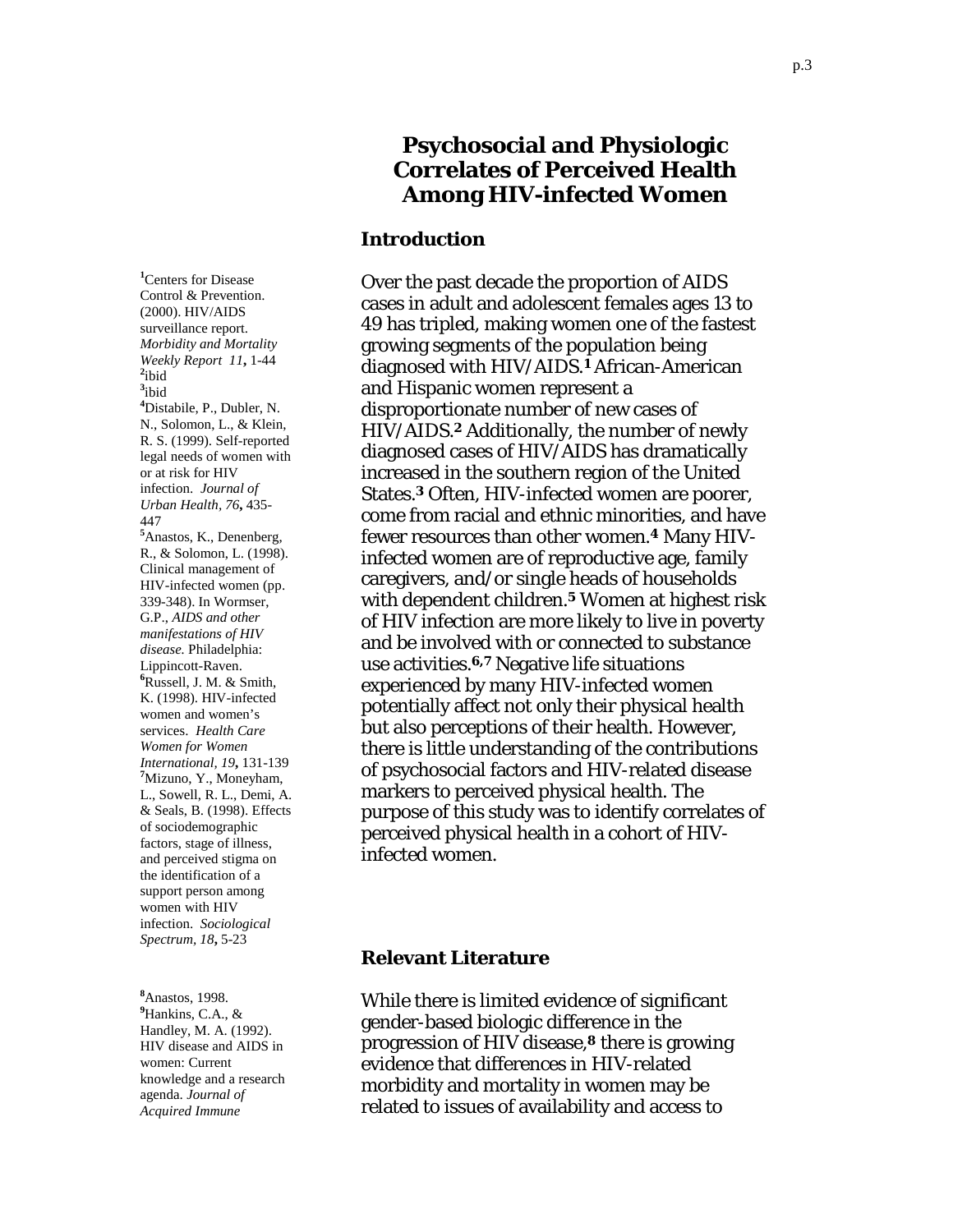*Deficiency Syndrome and Human Retrovirology, 10,* 967-971. **<sup>10</sup>**Keenlyside, R.A., Johnson, A.M., & Mabey, D.C.W. (1993). The epidemiology of HIV-1 infection and AIDS in women, *AIDS, 7,* S33-S38. **<sup>11</sup>**Sowell, R. L., Moneyham, L. & Aranda-Naranjo, B. (1999). The care of women with AIDS. *Nursing Clinics of North America,34,* 179-199. **<sup>12</sup>**Zierler, S., Witbeck, B., & Mayer, K. (1996). Sexual violence against women living with or at risk for HIV infection. *American Journal of Preventive Medicine. 12,* 304-310. **<sup>13</sup>**Bureau of Justice Statistics. (1994). *Criminal victimization 1994: National crime victimization survey (Pub No. NCJ-158022).* Annapolis Junction, MD: Bureau of Justice Statistics Clearinghouse. **<sup>14</sup>**Minkoff, H. L., & DeHovitz, J. A. (1991). Care of women with the human immunodeficiency virus. *Journal of the American Medical Association*, *266,* 2253- 2258. **<sup>15</sup>**Sowell, 1999. **<sup>16</sup>**Morris, N. J. (1996).

Depression and HIV+ disease: A critical review. *Journal of the American Psychiatric Nurses Association, 2,* 154-163. **<sup>17</sup>**Low-Beer, S., Chan, K., Yip, B., Wood, E., Montaner, J. S., O'Shaughnessy, M. V., & Hogg, R. S*.* (2000). Depressive symptoms decline among persons on HIV protease inhibitors. Journal of Acquired Immune Deficiency Syndrome, *23,* 295-301. **<sup>18</sup>**Penzak, S. R., Reddy, Y. S. & Grimsley, S. R. (2000). Depression in

resources and services.**9,10** Women with HIV infection often live in poverty and extremely stressful and chaotic circumstances that include homelessness, substance abuse, and violent relationships.**11** Women at highest risk for HIV infection may already be highly stigmatized, as well as, represent groups less likely to access health care services. An HIV diagnosis places women at even greater risk for stigma, depression, using negative coping strategies, and experiencing a sense of hopelessness.**12,13** Due to their traditional role as caregiver, women often place other family members' needs ahead of their own.**14** This situation is especially true for women with children whose first priority is the care of their children.**15** The complex interactions of these factors may contribute to a woman's risk of becoming HIV-infected, affect disease progression, decrease her likelihood of obtaining quality health care, and influence her sense of well-being.

Depression is one of the most frequently reported psychiatric manifestations of HIV infection.**16** As many as one-half of HIV-infected persons report significant levels of depression,**17,18** making depression a particularly important factor in determining health and in HIV-infected women's evaluation of their health. Depression has been linked with poor adherence to antiretroviral therapy.**19**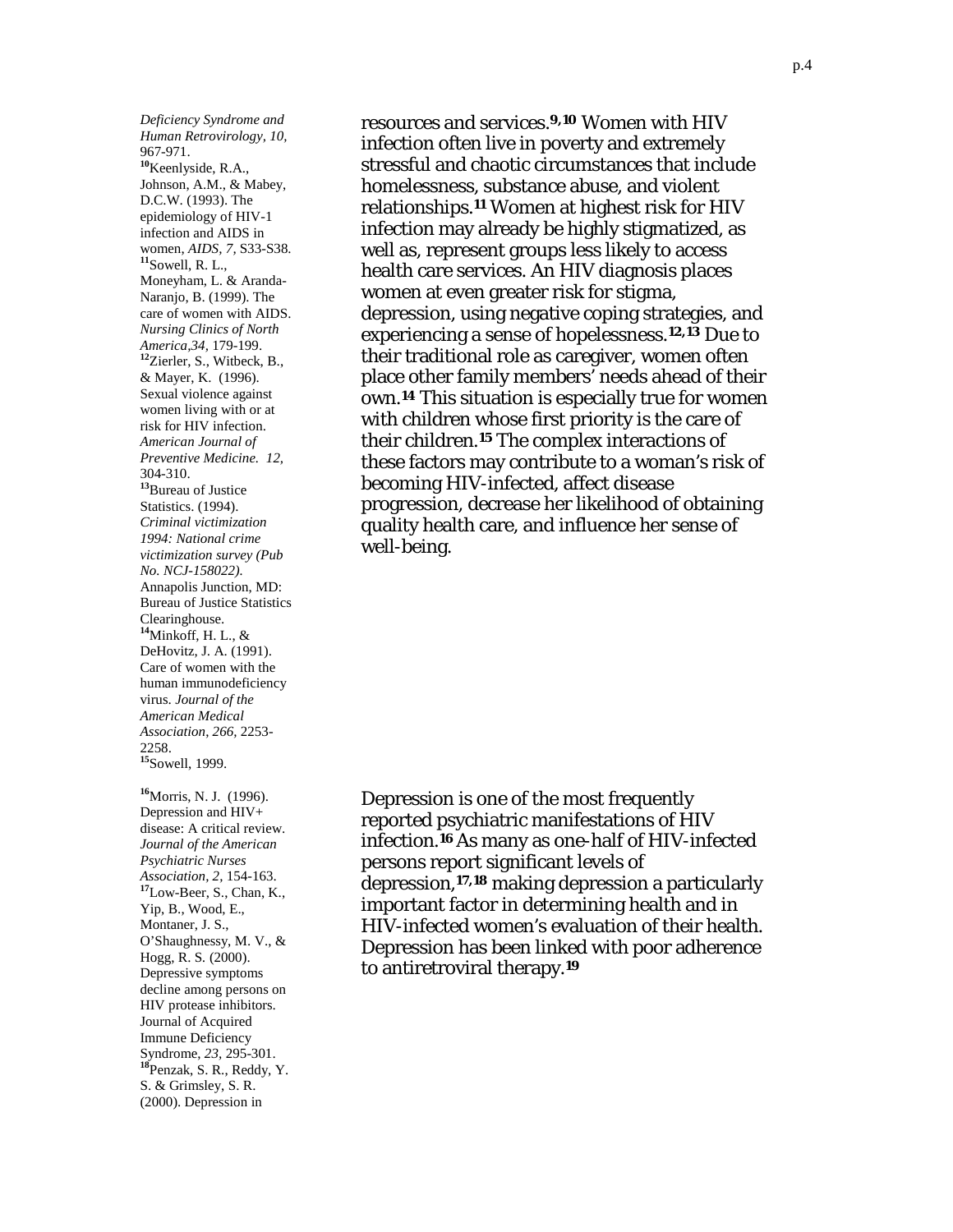patients with HIV infection. *American Journal of Health-System Pharmacy, 57,* 376-386. **<sup>19</sup>**Catz, S. L., Kelly, J. A., Bogart, L. M., Benotsch, E. G. & McAuliffe, T. L. (2000). Patterns, correlates, and barriers to medication adherence among persons prescribed new treatments for HIV disease. *Health Psychology, 19,* 124-133.

**<sup>20</sup>**Mayne, T., Vittinghoff, E., Chesney, M., Barrett, D. C., & Coates, T. J. (1996). Depressive affect and survival among gay and bisexual men infected with HIV. *Archives of International Medicine, 156,* 2233-2238. **<sup>21</sup>**Valente, S. & Saunders, J. (1997). Managing depression with people with HIV disease. *Journal of the Association of Nurses in AIDS Care, 8,* 51-67. **<sup>22</sup>**Crandall, C. S., & Coleman, R. (1992). AIDS-related stigmatization and the disruption of social relationships. *Journal of Social and Personal Relationships, 9,* 163-177. **<sup>23</sup>**Miles, M. S., Burchinal, P., Holditch-Davis, D., Wasilewski, Y. & Christian, B. (1997). Personal, family, and health-related correlates of depressive symptoms in mothers with HIV. *Journal of Family Psycholog., 11,* 23-34. **<sup>24</sup>**Link, B. G., Struening, E. E., Rahav, M., Phelan, J. C. & Nuttbrock, L. (1997). On stigma and its consequences: Evidence from a longitudinal study of men with dual diagnoses of mental illness and substance abuse. *Journal of Health and Social Behavior, 38,* 177- 190. **<sup>25</sup>**Fife, B. L. & Wright, E.

Further, depression may contribute to the hastening of HIV disease progression.**20** As individuals become symptomatic and exhibit an increased number of symptoms, they experience greater depressive symptoms and engage in unhealthy self-care behavior**21** further undermining their health and perceptions of well-being.

It is well documented that there is a high level of stigma associated with being HIV infected.**<sup>22</sup>** Further, stigma has been linked with lower selfconcept, poorer emotional outcomes, and greater psychological distress in mothers with HIV.**<sup>23</sup>** Stigma may prevent HIV-infected women from accessing needed health services**24** and may affect their functional health status and perceptions of disease severity.**25**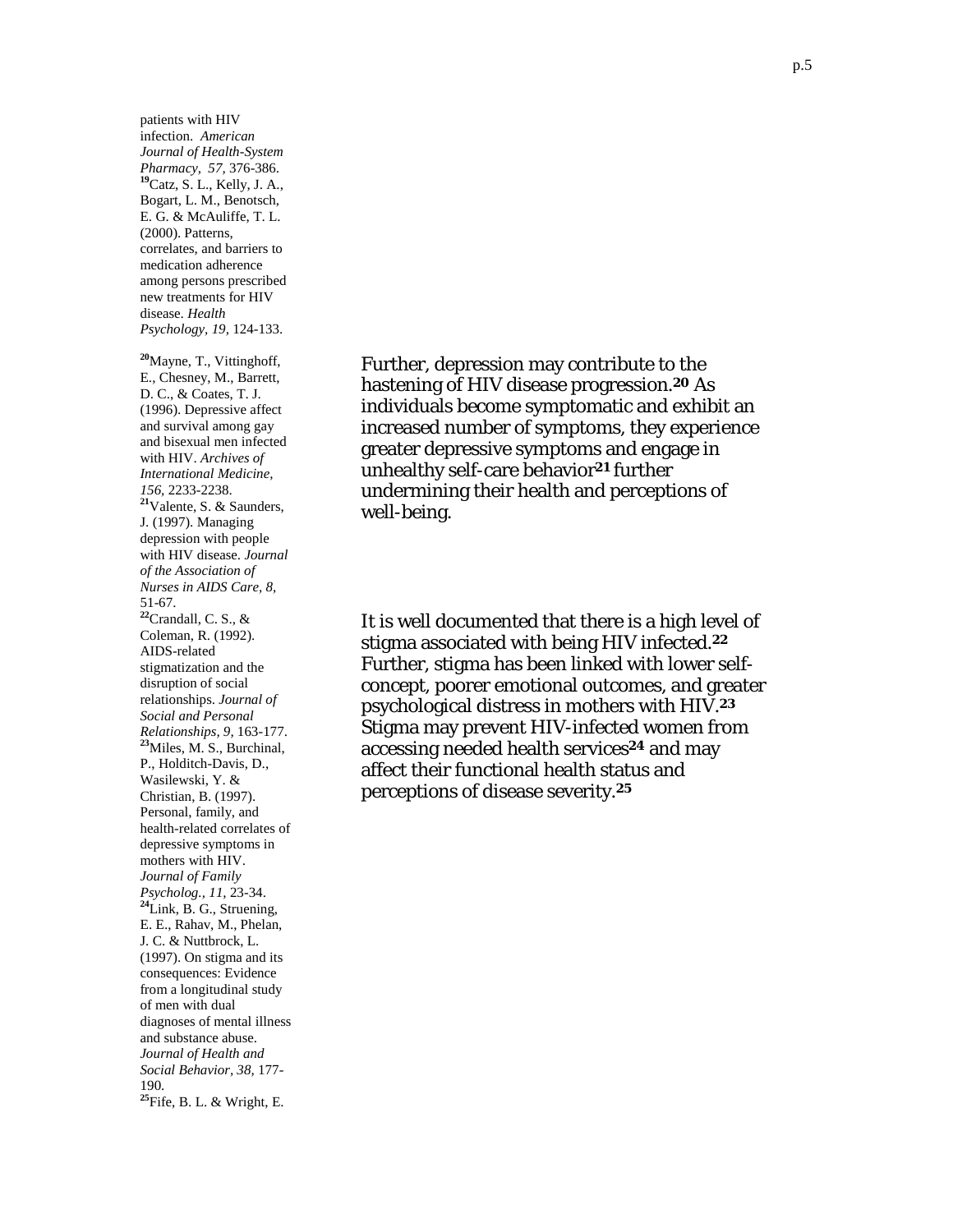R. (2000). The dimensionality of stigma: A comparison of its impact on the self of persons with HIV/AIDS and cancer. *Journal of Health and Social Behavior, 41,* 50-67. **<sup>26</sup>**Zierler, S., Cunningham, W. E., Andersen, R., Shapiro, M. F., Nakazono, T., Shapiro, M. F., Nakazono, T., Morton, S., Crystal, S., Stein, M., Turner, B., St. Clair, P., & Bozzette, S. A. (2000). Violence victimization after HIV infection in a US probability sample of adult patients in primary care. *American Journal of Public Health, 90,* 208- 215. **<sup>27</sup>**House, J. S., Landis, K. R. & Umberson, D. (1988). Social relationships and health. *Science, 241,* 540-545. **<sup>28</sup>**Kiecolt-Glaser, J. K., Fisher, L. D., Ogrocki, P., Stout, J. C., Speicher, C. E., Glaser, R. (1987). Marital quality, marital disruption, and immune function. *Psychosomatic Medicine, 49,* 13-34. **<sup>29</sup>**Kiecolt-Glaser, J. K., Malarkey, W. B., Chee, M., Newton, T., Cacioppo, J. T., Mao, H. Y., & Glaser, R. (1993). Negative behavior during marital conflict is associated with immunological downregulation. *Psychosomatic Medicine, 55,* 395-409. **<sup>30</sup>**Barroso, J. (1993). Reconstructing a life: A nursing study of long term survivors of AIDS. Unpublished doctoral dissertation, University of Texas at Austin. **<sup>31</sup>**Carson, V., Soeken, K. L., Shanty, J. & Terry, J. (1990). Hope and spiritual well-being: Essentials for living with AIDS. *Perspectives in Psychiatric Care, 26,* 28- 34.

Additionally, many HIV-infected women are at risk for psychologic, physical, and sexual violence within their communities and family relationships.**26** Such experiences of violence can both directly and indirectly affect women's perceptions of their health, as well as their actual health status. A growing body of evidence documents the value of nurturing relationships on quality and length of life.**27,28** Likewise, discordant relationships have been shown to be damaging to physical health.**<sup>29</sup>**

While there have been greater feelings of stigma and depression documented among HIV-infected women, many women characterize themselves as hopeful, optimistic, and healthy.**30** Research suggests that HIV-infected individuals who remain hopeful experience a greater sense of well-being, more actively participate in their own health care, and are able to manage their health better.**31** Further, a significant relationship has been observed between active coping and increased natural killer cell cytotoxicity in HIV-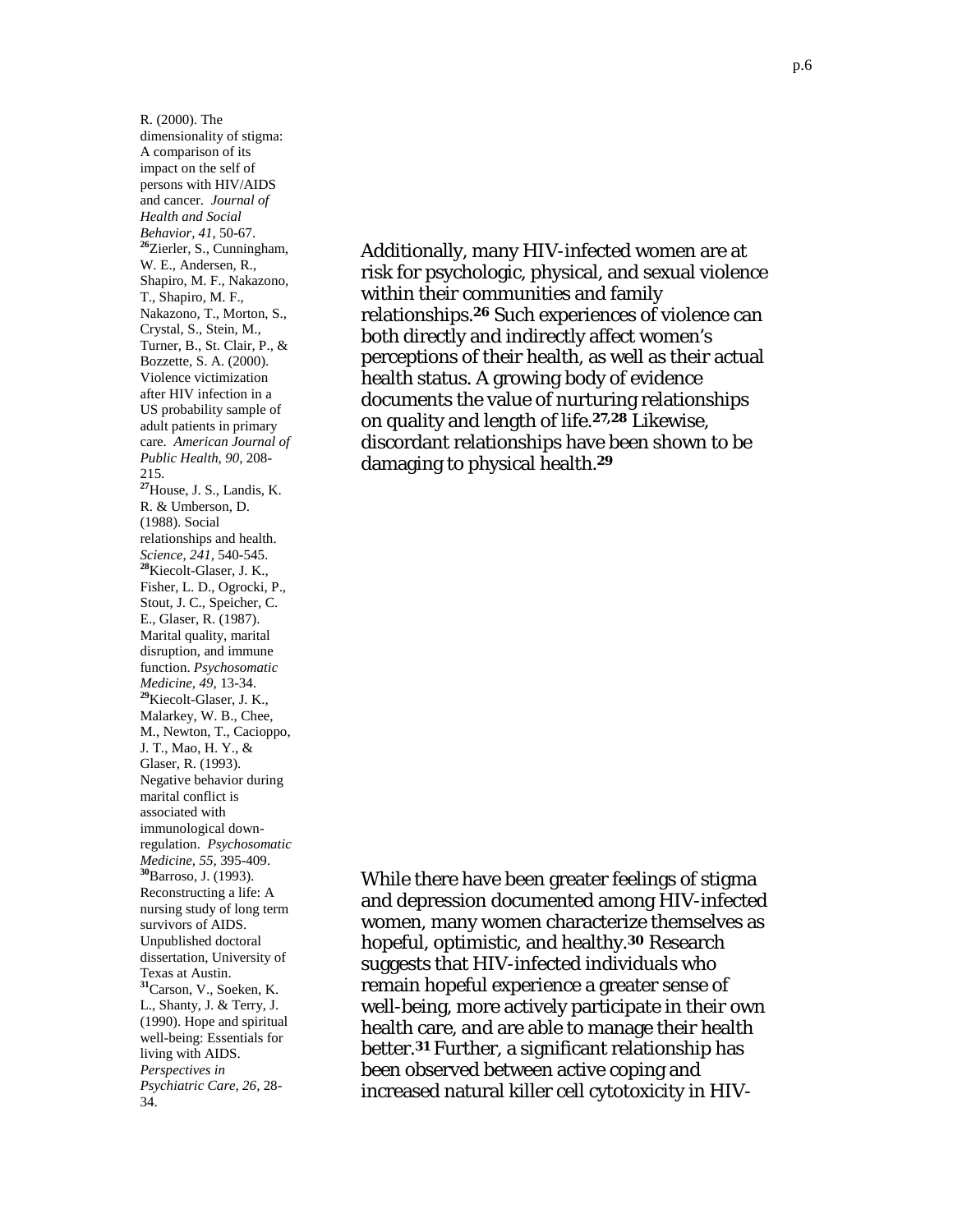**<sup>32</sup>**Goodkin, K., Blaney, N. T., Feaster, D., Fletcher, M. A., Baum, M. K., Mantero-Atienza, E., Klimas, N. G., Millon, C. Szapocznik, J., & Eisendorfer, C. (1992). Active coping style is associated with natural killer cell cytotoxicity in asymptomatic HIV-1 seropositive homosexual males. *Journal of Psychosomatic Research, 36,* 635-650. **<sup>33</sup>**Fleishman, J. A. & Fogel, B. (1994). Coping and depressive symptoms among people with AIDS. *Health Psychology, 13,* 156-169. **<sup>34</sup>**Nunes, J. A., Raymond, S. J., Nicholas, P. K., Leuner, J. D. & Webster, A. (1995). Social support, quality of life, immune function, and health in persons living with HIV, *Journal of Holistic Nursing, 13,* 174-198. **<sup>35</sup>**Sowell, R. L., Cohen, L., Demi, A., & Moneyham, L. (1995). Family responses to HIV/AIDS: Stressors, resistance factors, and adaptational outcomes. Unpublished final report. Cooperative Agreement U64/CCU408293. Atlanta: Centers for Disease Control and Prevention. **<sup>36</sup>**Weinfurt, K. P., Willke, R. J., Glick, H. A., Freimuth, W. W. & Schulman, K. (2000). Relationship between CD4 count, viral burden, and quality of life over time in HIV-1 infected patients. *Medical Care, 38,* 404- 410. **<sup>37</sup>**Burgess, A.P., Irving, G., & Riccio, M. (1993). The reliability and validity of a symptom checklist for use in HIV infection: A preliminary analysis. *International Journal of STD and AIDS, 4,* 333- 338. **<sup>38</sup>**Cleary, P. D., Fowler, F.

infected persons,**32** and avoidance coping was related to increased psychological distress.**<sup>33</sup>** Additionally, perceived health status has been shown to influence the way individuals approach their lives and their health and to affect their hope for the future.

Although Nunes and associates**34** found no relationship between stage of illness or perceived health status in persons with HIV disease, for many women with HIV infection there is an important distinction between having HIV and having AIDS.**35** Physical symptoms associated with HIV infection, declining T helper cells (CD4+), and rising HIV-RNA viral loads indicate disease progression and influence quality of life.**36** In general, declining T helper cells mark disease progression, and declining HIV-RNA viral loads with therapy indicate treatment effectiveness. The aim of pharmacotherapy in HIV disease is to maintain the highest level of CD4+ cell counts and the lowest HIV-RNA viral loads possible. Additionally, HIV-related symptoms have been found to be predictive of perceived health status.**37,38** CD4+ count is a well-known marker of HIV disease progression that holds great symbolic meaning for HIVinfected individuals.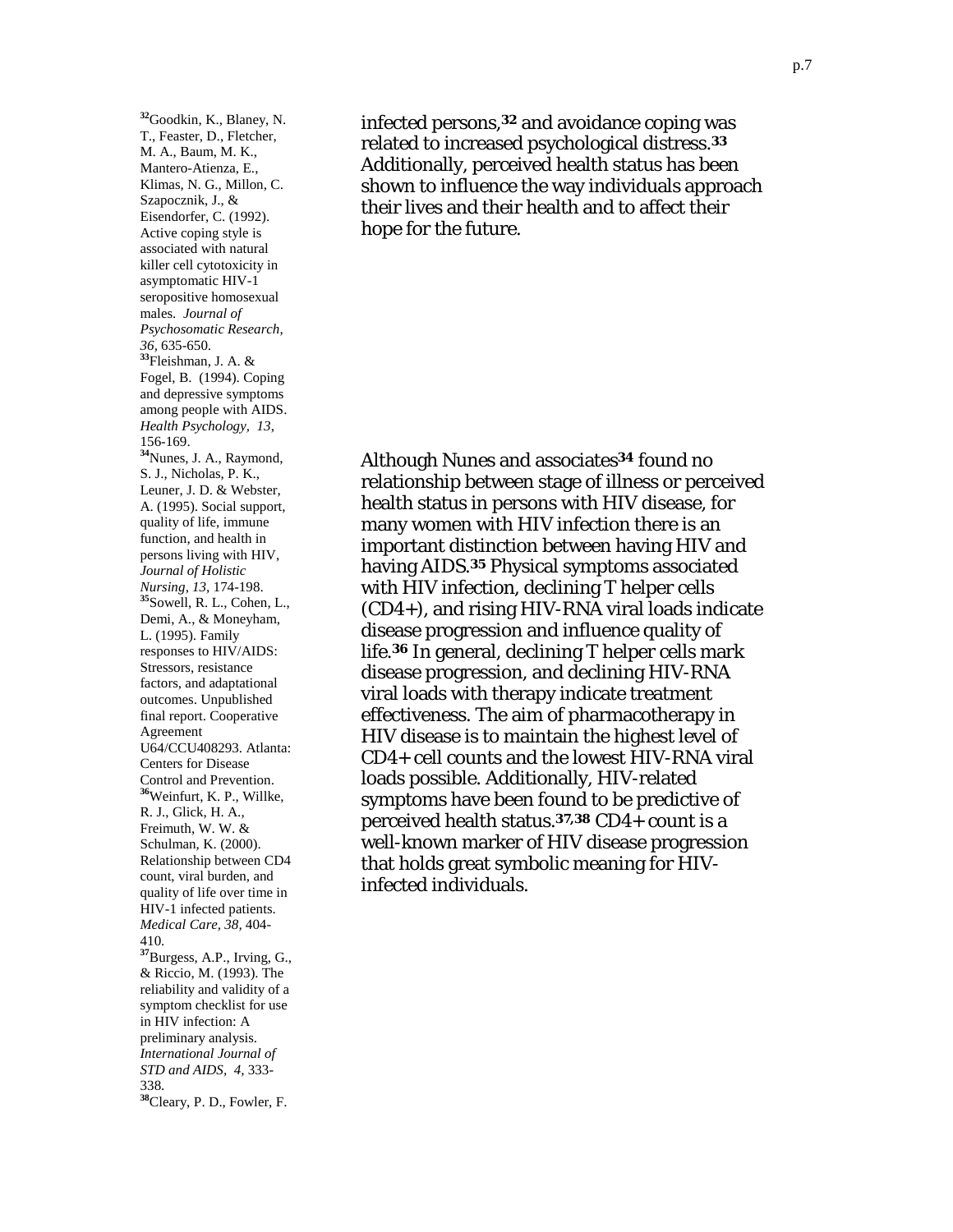J. Jr., Weissman, J., Massagli, M. P., Wilson, I., Seage, G. R. 3rd., Gatsonis, C., & Epstein, A. (1993). Health-related quality of life in persons with acquired immune deficiency syndrome. *Medical Care, 31,* 569- 580.

> This study sought to determine contributions of a number of psychosocial factors and physiologic markers of HIV infection on the perception of physical health in a cohort of HIV-infected women. Independent variables examined included: (a) demographic characteristics, (b) physical health status, (c) HIV-related symptoms, (d) physical and sexual violence, (e) history of drug use since HIV–infected, (f) depression, (g) perceived stigma, (h) hope, (i) present life satisfaction, and (j) coping strategies.

#### **Methods**

#### *Sample*

Data for this study were drawn from a three-year longitudinal study of reproductive decisionmaking and factors influencing decisions to take zidovudine (ZDV) in a group of HIV-infected women. The Health Belief Model**39** served as the conceptual framework and guided the selection of the variables in the larger study including those examined in this analysis. The Health Belief Model supports the importance of an individual's perceptions on health-related behaviors and outcomes. The current research examined the influence of psychosocial and physiologic factors on women's perceived physical health. Since the vast majority of women

**<sup>39</sup>**Rosenstock, I. M. (1994). Historical origins of the health belief model. In: Becker, M. (ed.), *The health belief model and personal health behavior.*  Thorofare, NJ: Charles Slack.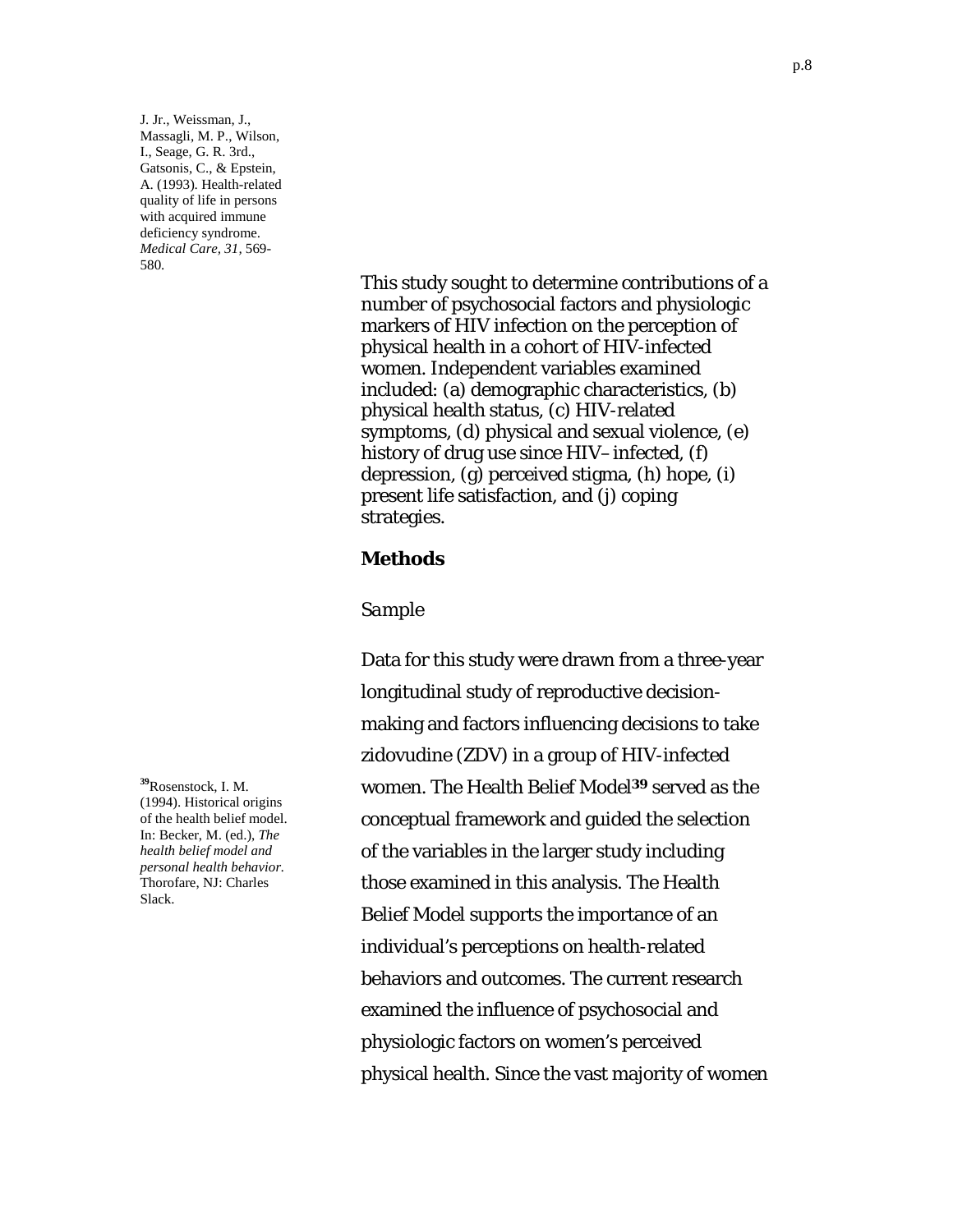being diagnosed with HIV infection are of reproductive age, it is especially appropriate to examine correlates of physical health in current sample of women. The sample consisted of 322 women recruited from 12 health clinics and AIDS service organizations in Georgia, North Carolina, and South Carolina. Women in this study spoke English and identified themselves as being HIVinfected, of reproductive age (17 to 48 years), sexually active, and at risk for becoming pregnant. Women who were currently pregnant, who had been sterilized, or who had an indwelling contraceptive device were excluded from the study. Women who used condoms as their only method of contraception were included because of the high failure rate of condoms and the fact that many women did not consistently use condoms with all of their sex partners. Fortyseven women failed to provide sufficient data on the instruments used in this study and were excluded from data analysis leaving a sample of 275.

#### *Procedure*

Female research assistants recruited women in Georgia, North Carolina, and South Carolina who potentially met selection criteria. A brief screening questionnaire was used to document eligibility for participation. Prior to data collection, this study received approval from the Institutional Review Board of the University of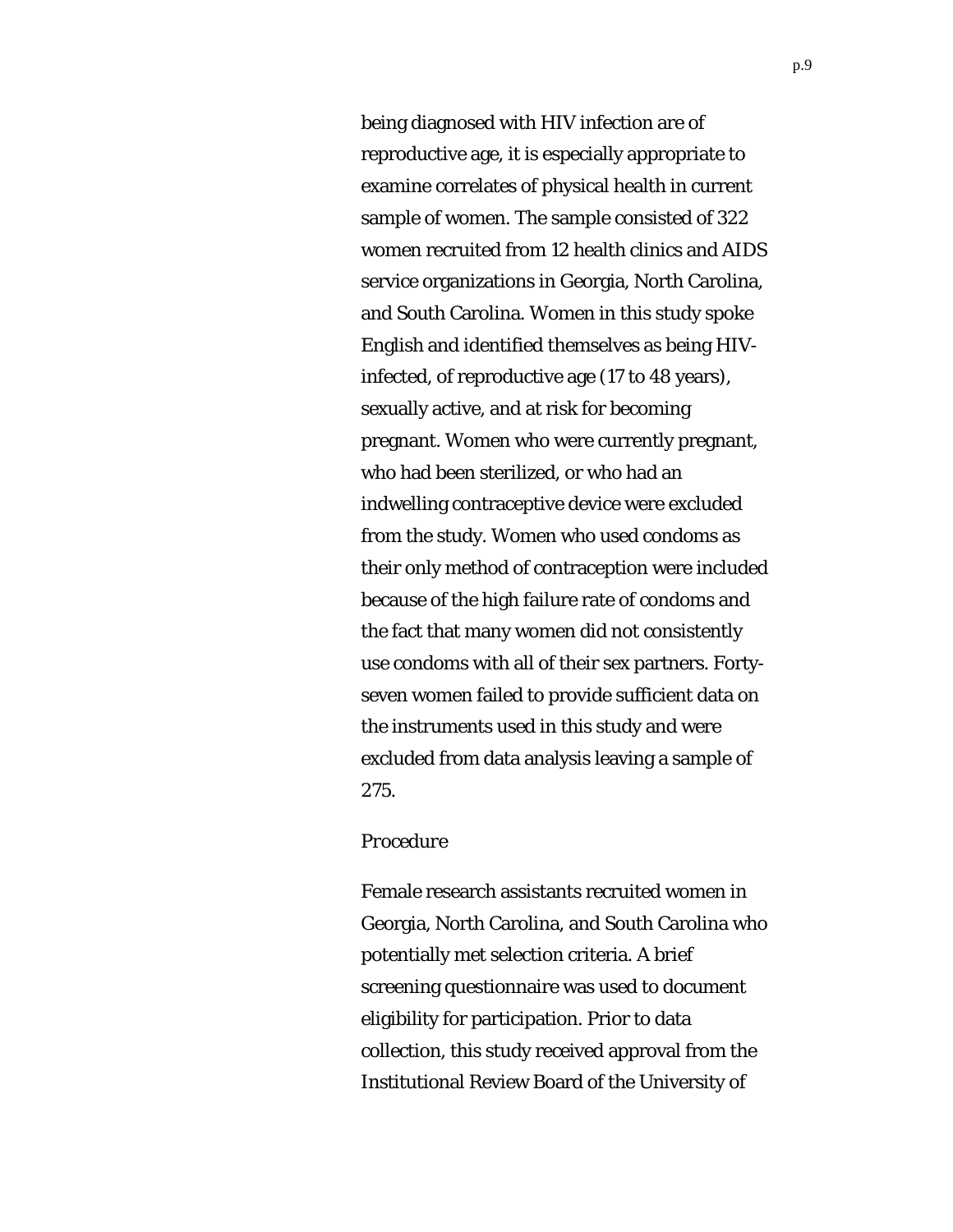South Carolina. Research assistants read the questions on a structured questionnaire to the participants and recorded their answers *verbatim.* Interviews were conducted at one of the cooperating agencies or at a site chosen by the participant that would maximize the privacy, convenience, and comfort of the participant. Each woman was paid \$40.00 for her participation.

#### *Instruments*

**Demographic characteristics.** Demographic characteristics were obtained using a demographic data form designed specifically for this study. Demographic characteristics that were thought to influence or to be indicative of a woman's health status were examined. Participants were asked to provide information regarding age, race, marital status, education, employment status, income, and type of community in which they lived (i.e., urban, suburban, or rural). In addition, the women were asked to report the number of their living children, pregnancies, live births, and HIVinfected children since they had become HIVinfected. The women were asked to identify their stage of illness as asymptomatic HIV disease, symptomatic HIV disease, or AIDS. Stage of illness was verified through self-reported CD4+ cell counts and symptoms.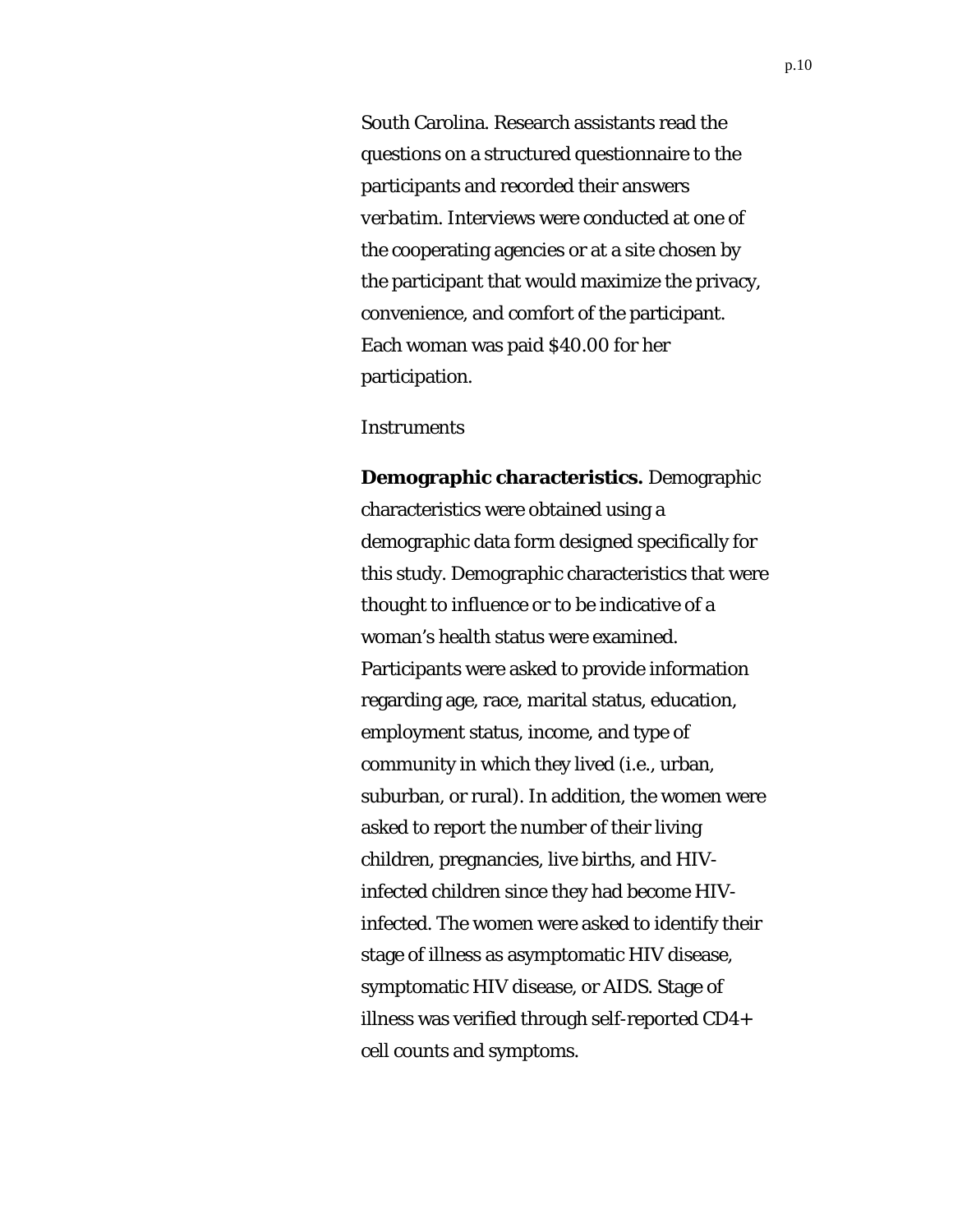**<sup>40</sup>**Cunningham, W. E., Rana, H.M., Shapiro, M. F. & Hays, R. D. (1997). Reliability and validity of self-report CD4 counts in persons hospitalized with HIV disease. *Journal of Clinical Epidemiology, 50,* 829-835.

**<sup>41</sup>**ibid

**<sup>42</sup>**Ware, J. E. Kosinski, M. & Keller, S. D. (1994). *SF-36 physical and mental summary scales: A user's manual.* Boston:The Health Institute.

**<sup>43</sup>**Brazier, J. E., Harper, R., Jones, N. M., O'Cathain, A., Thomas, K. J., Usherwood, T., & Westlake, L. (1992). Validating the SF-36 health survey questionnaire: New outcome measure for primary care. *British Medical Journal,* 305*,* 160-164. **<sup>44</sup>**Ware, 1994

**T helper cells (CD4+).** T helper cell (CD4+) count was self-reported. Cunningham**40** studied the extent of agreement between self-reported CD4+ cell counts and medical record CD4+ cell counts. The fact that CD4+ cell counts by these two methods did not differ significantly and were highly correlated using Pearson's *r* supports the validity of self-reported CD4+ cell count.**<sup>41</sup>**

**Perceived physical health.** Perceived physical health was measured using the physical health summary score of the Medical Outcomes Study 36-Item Short Form Health Survey (SF-36).**<sup>42</sup>** The SF-36 comprises 36 items, eight scales, and two summary-scores (physical health and mental health). The SF-36 has consistently demonstrated reliability ( $\alpha$  > .85) and validity by distinguishing between groups with expected health differences.**43** Twenty-one items and four scales constitute the physical health summary scale (physical functioning, role-physical, bodily pain, and general health).**44** The physical health summary score was used to measure perceived physical health because it captures all these dimensions of physical health. A higher score indicated greater perceived physical health. Psychometric data for each of the instruments used in this study are further described in Table 1.

**Depression.** Depression was measured using the short form of the Centers for Epidemiological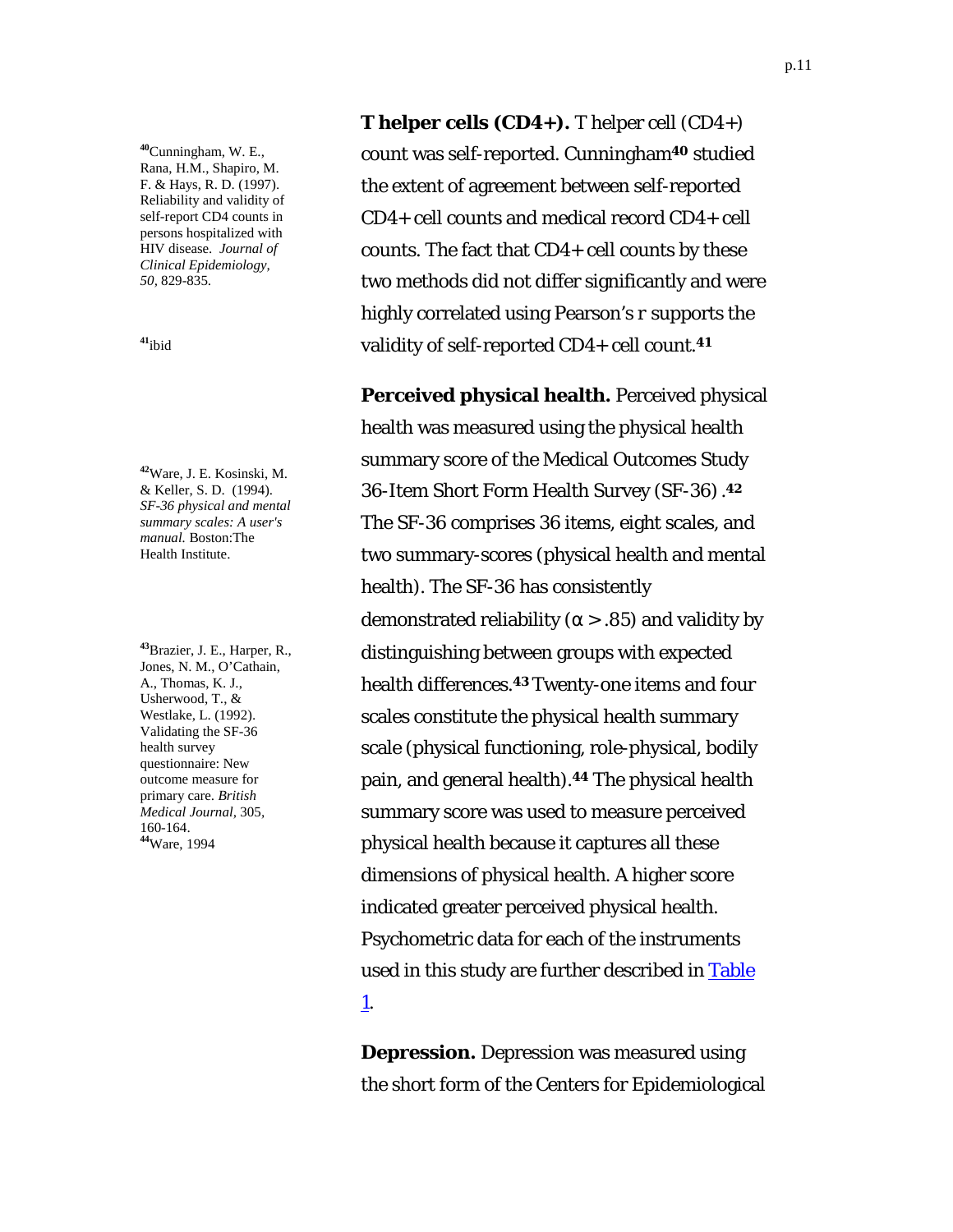**<sup>45</sup>**Radloff, L. S. (1977). The CES-D Scale: A selfreport depression scale for research in the general population. *Applied Psychological Measurement, 1,* 385-401.

**<sup>46</sup>**Sowell, 1995.

Studies Depression Scale (CES-D, Iowa Form). The short form consists of 11 Likert-type items that were simulated from the original 20-item version of the CES-D (Yale Form).**<sup>45</sup>** Respondents were asked to indicate how frequently they have experienced depressive symptoms in the past week. Items were rated on a 4-point scale ranging from "rarely" (1) to "most of the time" (4). Responses for the 11 items were summed. The total score was used to measure depression. A higher score indicated greater depression.

**Stigma.** The Perceived Stigma Scale (PSS) was used to measure perceived stigma. The PSS is a 13-item scale that was developed and used by a member of this research team in a previous study.**46** The women were asked to report how often they had experienced stigmatizing thoughts or feelings within the past 6 months. Sample items included "I feel blamed by others for my illness," or "I think my illness is a punishment for things I have done in the past." The validity of this instrument is supported by the fact that the items were drawn from focus groups of women with HIV and experts in the area of HIV/AIDS, as well as HIV-infected individuals, reviewed and approved each of the items. A higher score indicated greater perceived HIV-related stigma.

**Life satisfaction.** Present life satisfaction was measured using the Life Satisfaction Scale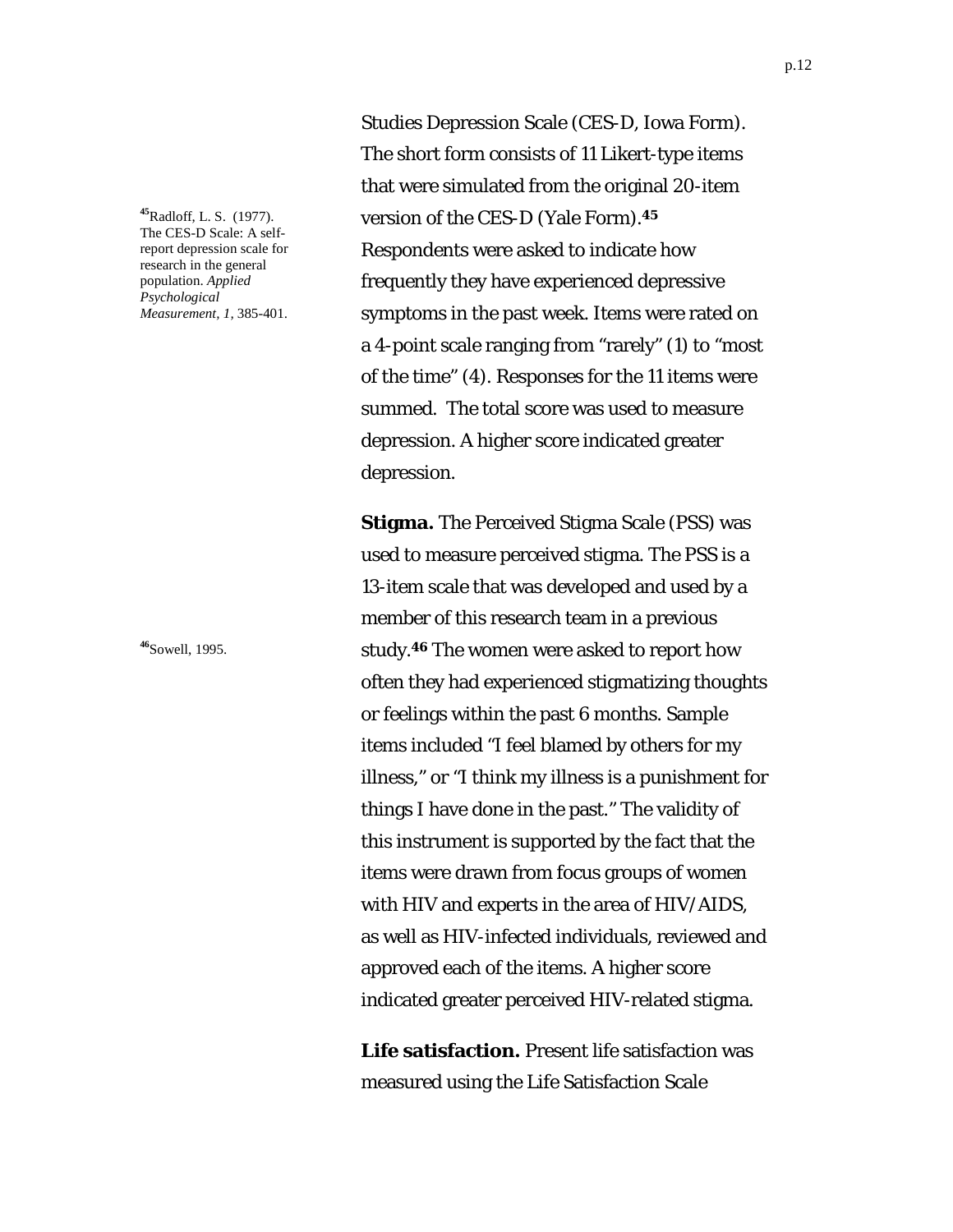**<sup>47</sup>**Cantril, H. (1965). *The pattern of human concerns.* New Brunswick, NJ*:* Rutgers University Press.

**<sup>48</sup>**Herth, K. (1991). Abbreviated instrument to measure hope: Development and psychometric evaluation. *Journal of Advanced Nursing, 17,* 1251-1259.

**<sup>49</sup>**Dufault, K. J. & Martocchio, B. C. (1985). Hope: Its spheres and dimensions. *Nursing Clinics of North America, 20,* 379-391.

(LSS).**47** The Present Life Satisfaction Scale measures satisfaction in seven domains, physical status, family and friends, emotional status, financial state, spiritual well-being, peace of mind, and overall satisfaction with life. For each of these domains, participants were asked to indicate where on the 10-point ladder they presently stand. The total score for present LSS incorporating each of the seven domains was used to provide the broadest measure of general life satisfaction. A higher score indicated greater present life satisfaction.

**Hope.** Hope was measured using the Herth Hope Index (HHI).**48** Twelve items that are rated on a 4-point, Likert scale comprise the short form of the HHI. Three subscales measure the cognitive-temporal (a positive perception that a desired outcome is realistically possible), affective-behavioral (confidence and initiation of plans for the desired outcomes), and affiliativecontextual (interdependence and interconnectedness with others) dimensions of hope proposed by Dufault and Martocchio.**49** The total score for the HHI was used to measure hope. A higher score indicated greater hope.

**Physical and sexual violence**. The Physical and Sexual Violence Scale (PSVS) was used to measure physical and sexual violence. The six items of the PSVS related to physical and sexual violence were taken from the Interpersonal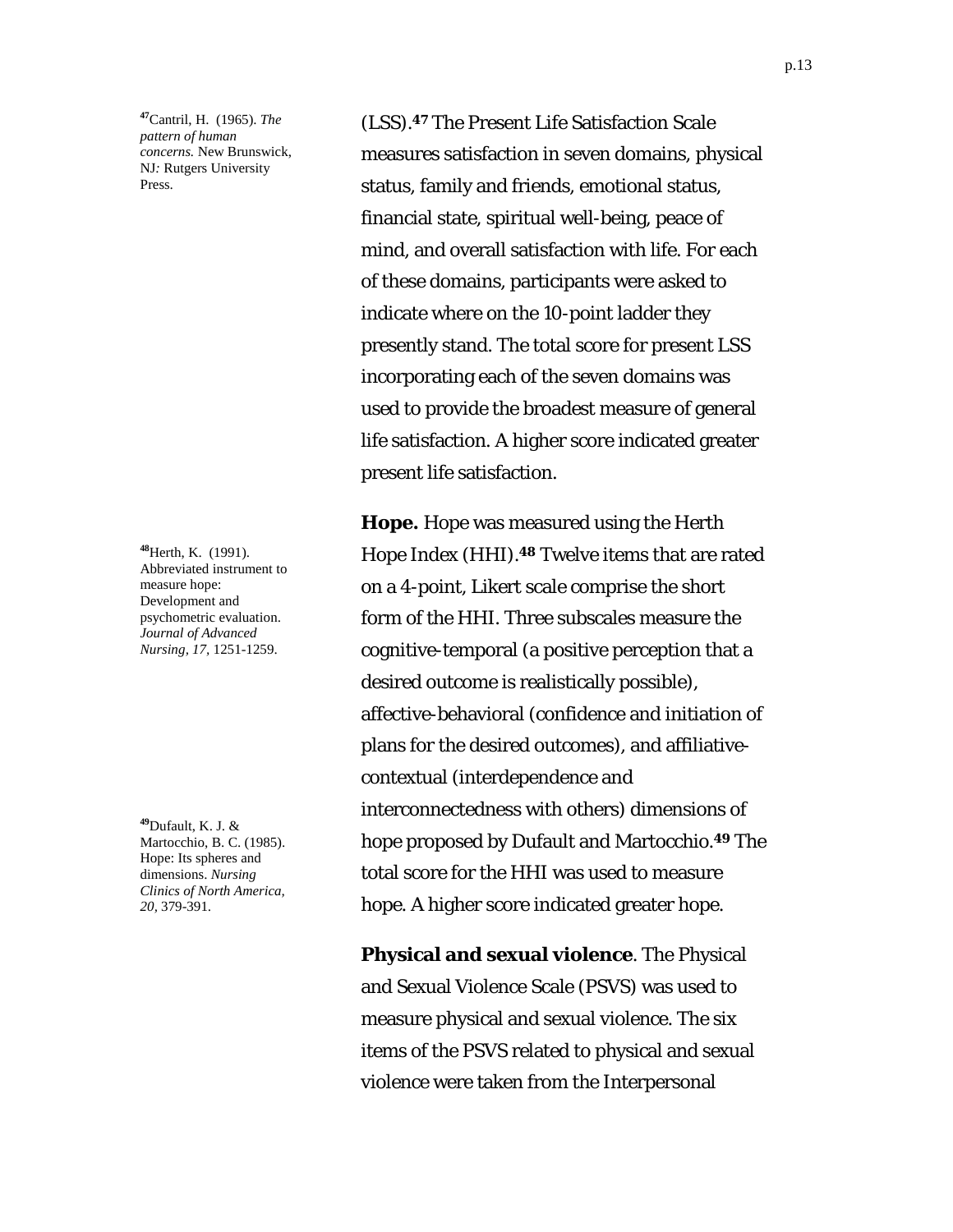**<sup>50</sup>**Sowell, R. L., Seals, B. F., Moneyham, L., Demi, A., Cohen, L., & Brake, S. (1997). Quality of life in patients with human immunodeficiency virus infection: Impact of social support, coping style, and hopelessness. *AIDS Care, 9,* 501-512.

**<sup>51</sup>**Moneyham, 1999

**<sup>52</sup>**Sowell, 1997

Violence Scale (IVS), an eight-item scale measuring verbal, physical, and sexual abuse, that has been previously used in research of violence against women.**50** The IVS was designed to measure (a) verbal abuse, such as being yelled at, humiliated, or made to feel worthless; (b) physical abuse, such as being punched, kicked, tied up, or threatened with a weapon; and (c) sexual abuse, such as being forced to have sex or perform sexual acts against one's will. A higher score on the PSVS indicated greater physical and sexual violence.

**History of drug use.** History of drug use was measured with a 9-item instrument, the History of Drug Use Scale, that asked women if they ever used tobacco, alcohol, alcohol to intoxication, marijuana, cocaine, heroin, methadone, inhalants or other substances.**51** Responses were coded as "yes" or "no." Women who acknowledged ever using any of the aforementioned substances were asked how often they had used the substance in the last 30 days. A higher score indicated greater diversity in the types of substances used.

**HIV-related symptoms.** HIV-related symptoms were measured using the HIV Symptom Scale (HSS), a 19-item instrument containing common problems associated with HIV disease.**52** This instrument has been used previously and was reviewed by two medical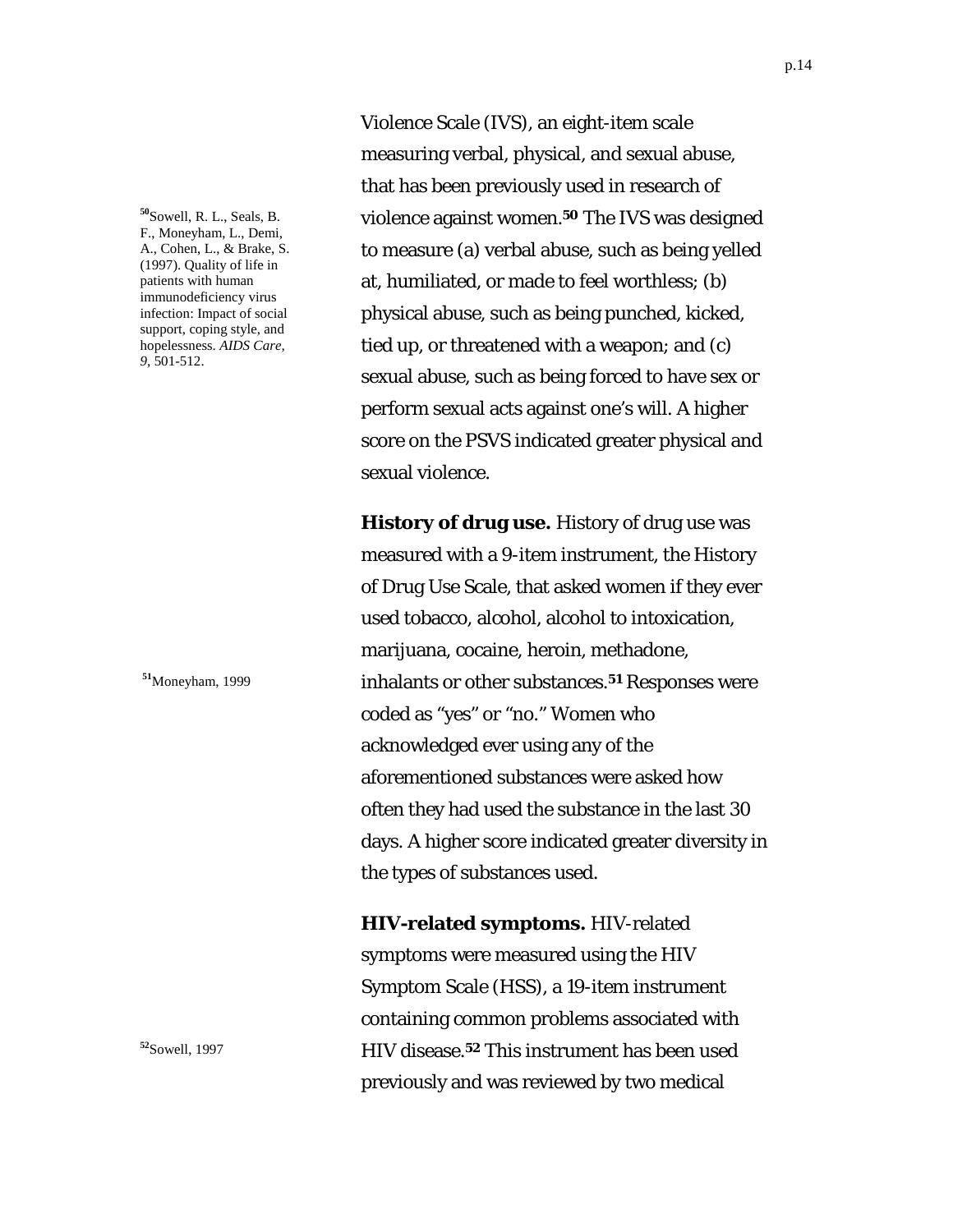**<sup>53</sup>**Sowell, 1995

**<sup>54</sup>**Demi, A., Moneyham, L., Sowell, R. L. & Cohen, L. (1997). Coping strategies used by HIVinfected women. *Omega, 35,* 377-391. **<sup>55</sup>**Moneyham, L. Hennessy, M., Sowell, R., Demi, A., Seals, B., & Mizuno, Y. (1998). The effectiveness of coping strategies used by HIVseropositive women. *Research in Nursing and Health, 21,* 351-362. **<sup>56</sup>**Moneyham, L. Demi, A., Mizuno, Y., Sowell, R., Seals, B., & Guillory, J. (1998). Development and testing of a culturally relevant measure of coping for use with HIV-infected women. *Omega, 36,* 359- 374.

experts at the Centers for Disease Control and Prevention experienced in the care of HIVinfected women**53**. Participants were instructed to "Tell me whether you have had these symptoms during the past 6 months." Responses were coded as "yes" or "no." Affirmative responses were summed for a total score. A higher score indicated that the participant had experienced a greater number of the symptoms related to HIV disease.

**Coping.** Coping was measured using the HIV Coping Scale (HCS), a 54-item scale that was developed and tested in a population of HIVinfected women in a three-year longitudinal study of HIV on women and their families.**54,55** The HCS was initially tested in 194 and 184 women, respectively, who completed the scale at two different data points. The HCS has demonstrated a total scale alpha coefficient of .90.**56** In the present study, factor analysis using maximum likelihood extraction with Promax rotation revealed seven sub-scales or ways of coping in the current study. These included: (1) avoidance coping, (2) using social support, (3) using spiritual activities, (4) managing the illness, (5) focusing on others, (6) information seeking, and (7) positive thinking.

#### *Data Analysis*

Frequencies and percentages were calculated for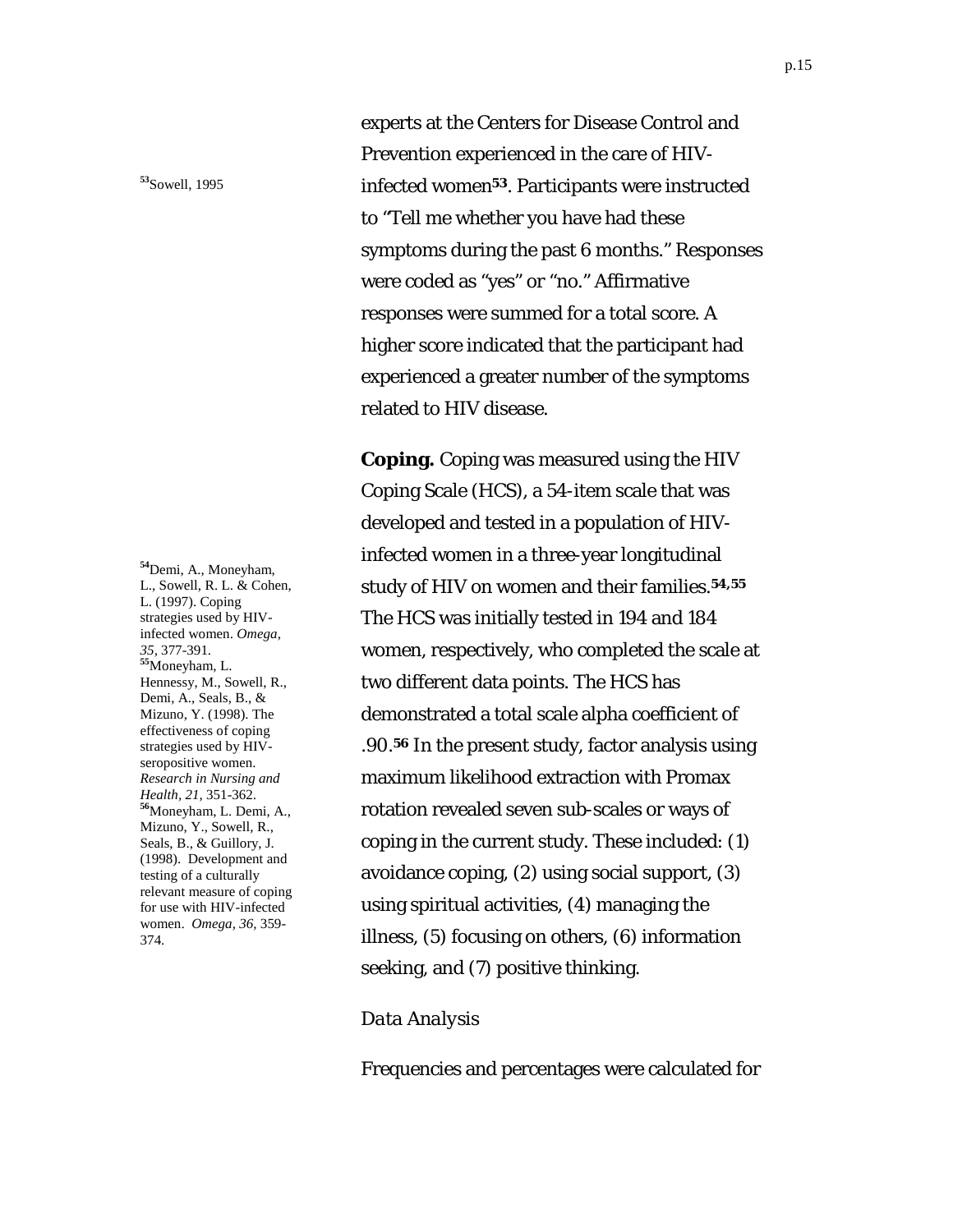each demographic characteristic in the study. All variables used in this analysis achieved either ordinal or interval level. Associations between the psychosocial variables (independent) and perceived physical health were tested using Spearman's coefficient of correlation (Spearman's *rho*). The a priori level of significance for the bivariate correlations was set at *p* = .05. Subsequently in order to select the variables most highly related to perceived physical health, a backward stepwise selection model was used. Because of the exploratory nature of this study, the a priori level of significance for the associations tested in the backward stepwise selection model was set at *p* = .10.

#### **Findings**

The women in this study were predominantly poor (65.5% had annual incomes less than \$10,000), African-American women (86.7%) who lived urban areas (60.4%) of the Southeast. The women were receiving health care and social services in a variety of settings that included community-based AIDS organizations, private physicians' offices, and AIDS-specific health clinics. The sample is further described in Table 2.

The relationships between perceived physical health and the independent variables were tested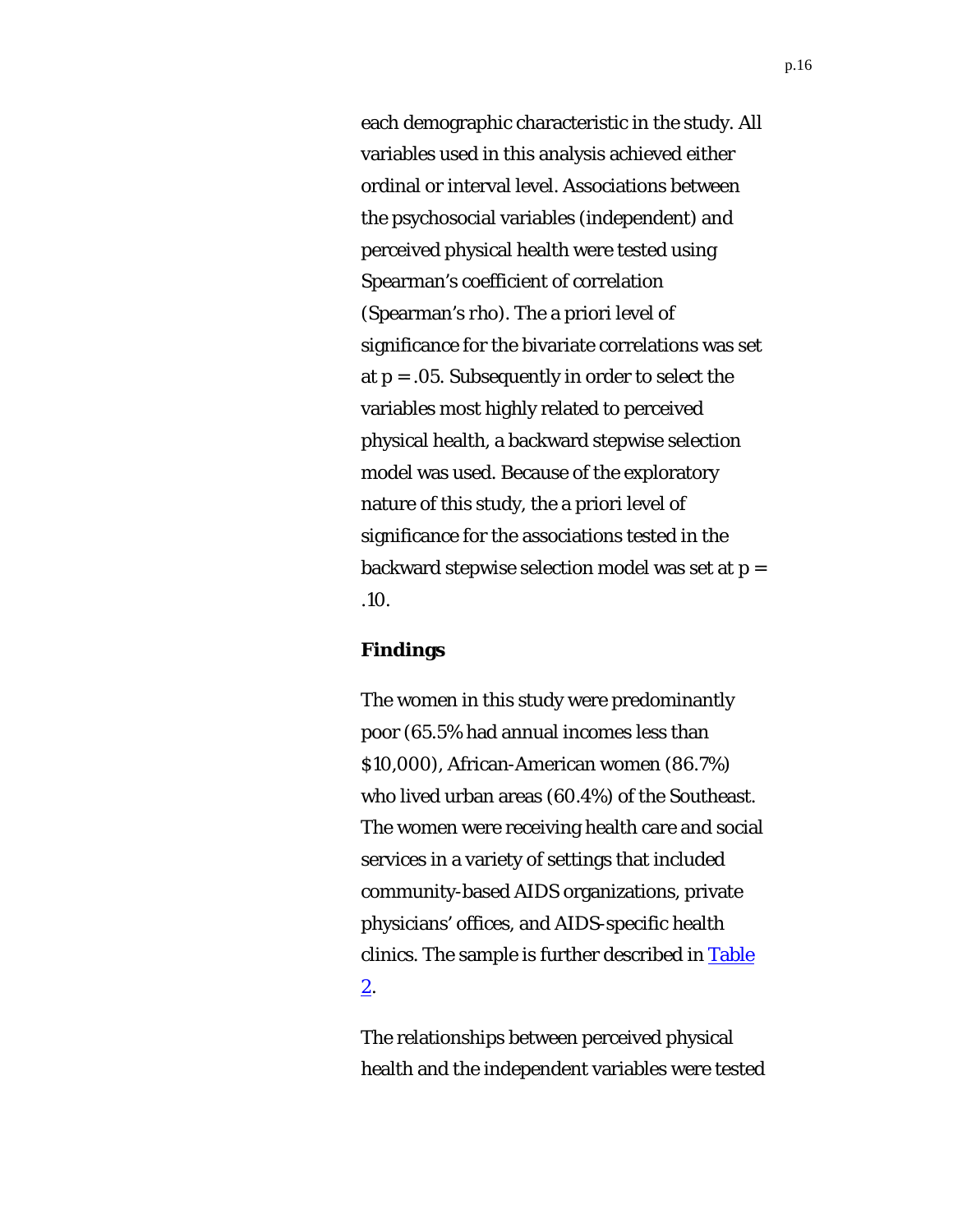using Spearman's *rho*. See Table 3.

A backward stepwise selection model was constructed to test the relationship of each of the psychosocial variables that achieved significance in the bivariate correlations with perceived physical health. In the final step of an eight step, statistically significant model  $(F = 28.7_{9,169}, p =$ .00), nine variables remained that explained 55.7%  $(R^2 = .60)$  of the variance in perceived physical health. See Table 4.

### **Discussion**

Women participating in this study were predominantly poor, African-American women. The demographic characteristics of this convenience sample closely represent women receiving care and services in the agencies where the data were collected. However, participants were not randomly sampled and they may not be representative of HIV-infected women not currently receiving health care or social services, women receiving care and/or service from other agencies, or women living in other regions of the United States. Therefore, caution should be used in regard to generalizing these findings to other groups of HIV-infected women. With these limitations, the current findings do provide important insights into factors related to perceived physical health in one of the most rapidly growing groups being infected with HIV.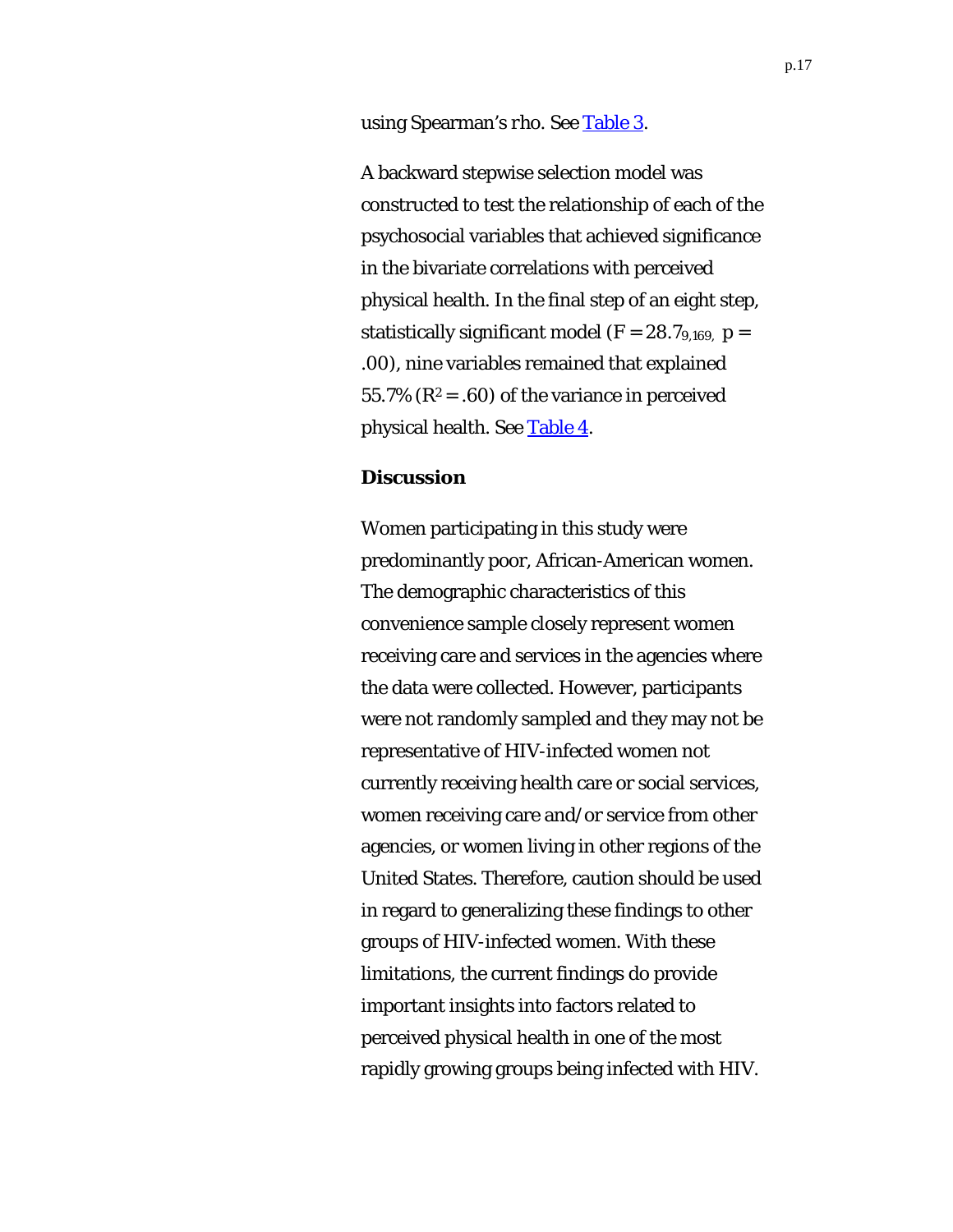**<sup>57</sup>**Sousa, K. H., Holzemer, W. L., Henry, S. B., & Slaughter, R. (1999). Dimensions of healthrelated quality of life in persons living with HIV disease. *Journal of Advanced Nursing, 29,* 178-187.

**<sup>58</sup>**Mayne, 1996 **<sup>59</sup>**Swindells, S. Mohr, J., Justis, J. C., Berman, S., Squier, C., Wagener, M. M., & Singh, N (1999). Quality of life in patients

All factors that demonstrated significant bivariate relationships with perceived physical health were entered as independent variables in a backward stepwise selection regression model. Nine variables retained their significance with perceived physical health (Table 4). Understandably, HIV-related symptoms accounted for most of the variance in the model to predict perceived physical health. This finding is consistent with the work of Sousa, Holzemer, Henry, and Slaughter,**57** who found that symptom status explained the greatest amount of the variance in health-related quality of life in persons with HIV disease. The physical symptoms related to HIV disease are very troublesome and, at times, devastating making the management of HIV-related symptoms a priority for clinicians. Our findings suggest that adequate management of symptoms not only has direct benefits on health, but also may have indirect benefits related to increasing the individual's perception of better health. Equally important is the further development and testing of empirically based interventions by researchers to address HIV symptoms.

Hope (β = .36, *p* = .01), depression (β = -.26, *p* = .02), and life satisfaction (β = .12 , *p* = .06) are inextricably related to perceived physical health. Consistent with other researchers,**58,59** these relationships provide an empirical basis for assessing these factors as part of each HIV-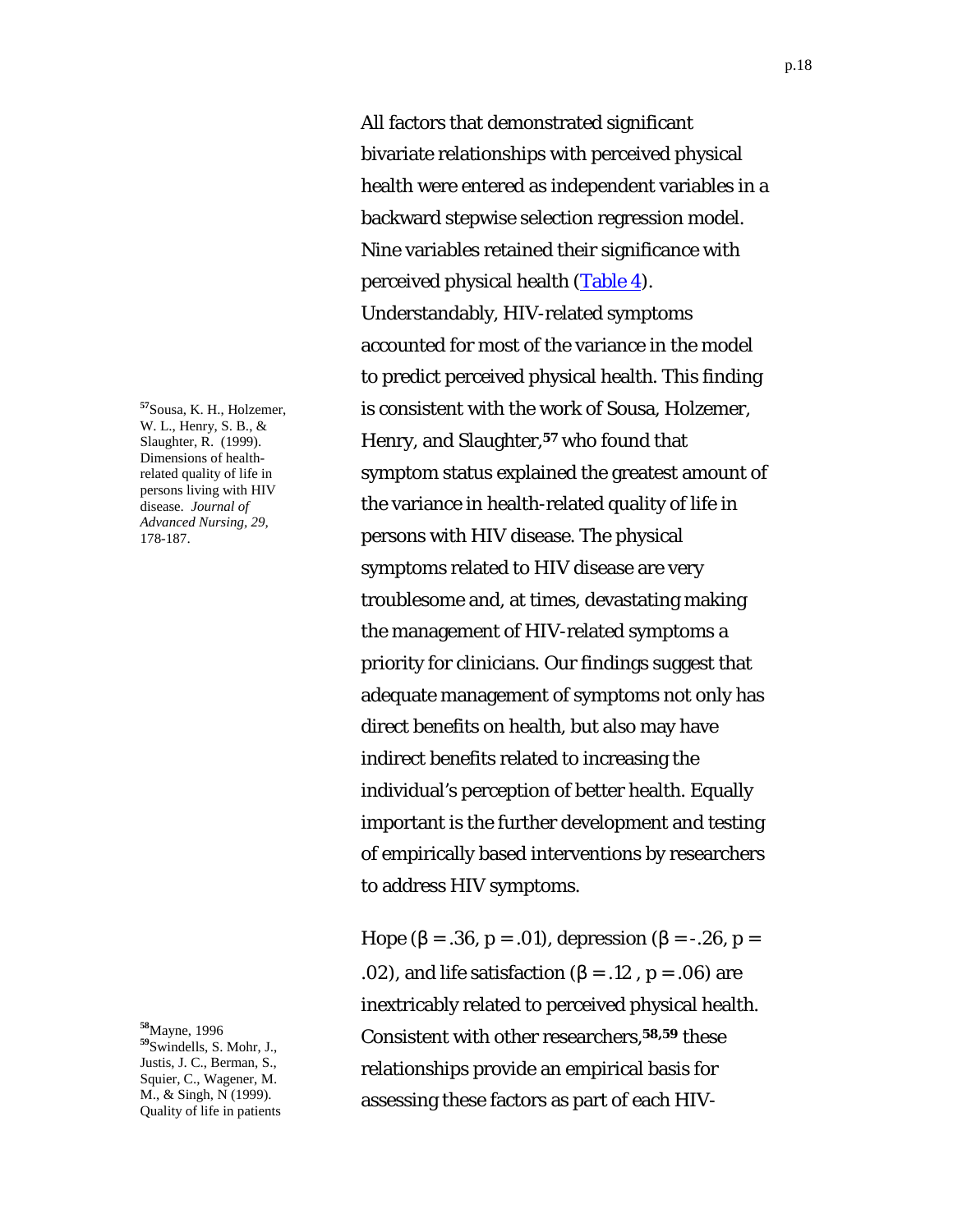with human immunodeficiency virus infection: Impact of social support, coping style, and hopelessness. *International Journal of STD and AIDS, 10,* 383- 391.

**<sup>60</sup>**Szirony, T. A. (1999). Infection with HIV in the elderly population. *Journal of Gerontological Nursing*, *25*(10), 25-31.

assessing these factors as part of each HIVinfected person's nursing care. The relationship between age and perceived physical health found in this study may be a function of how long the person has been HIV-infected, disease progression, and/or fatigue from managing the illness. Additionally, the physical effects of the aging process in conjunction with long term side effects associated with HIV treatments cannot be discounted as factors that cause women to view themselves as less healthy as they age. Our findings support the need for clinicians to consider age as a potentially important factor in developing individual plans of care. In fact, because the CDC has estimated that 10% of cases of HIV disease are in individuals greater than 50 years of age, an increasing number of health care professional are recognizing the need for empirical studies of all aspects of HIV infection in older adults.**60** Further, our findings demonstrated that higher educational levels were associated with greater perceived physical health. It may be that education gives women the tools to better maneuver through the health care system and to facilitate self care and health promotion behaviors.

The findings of this study support the hypothesis that an individual's perception of physical health is related to many other factors in addition to their physiologic status. In the simple correlations using Spearman's *rho*, all the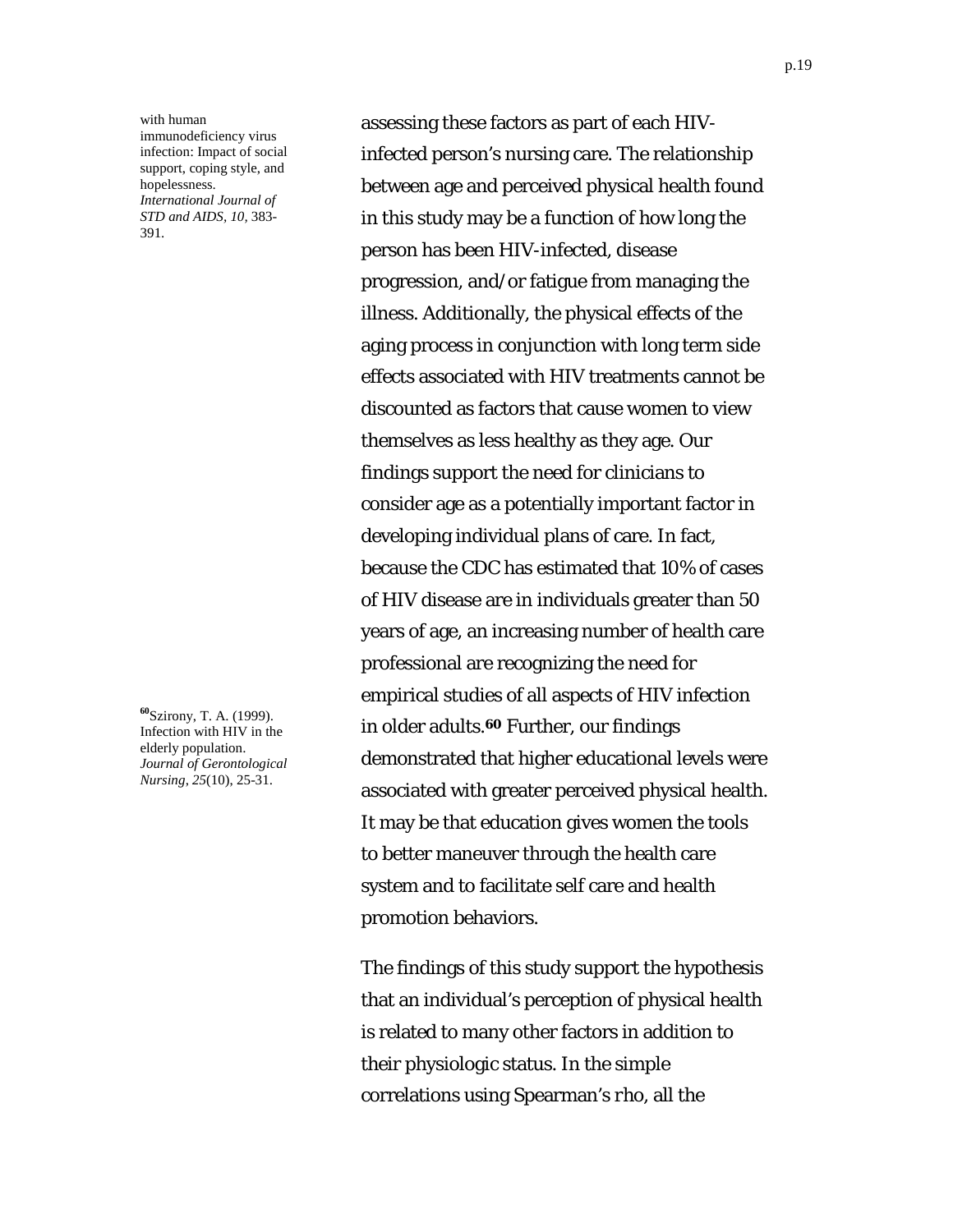**<sup>61</sup>**Coker, A.L., Smith, P.H., Bethea, L., King, M.R. & McKeown, R.E. (2000). Physical health consequences of physical and psychological intimate partner violence. *Archives of Family Medicine, <sup>9</sup>*, 451-457. **<sup>62</sup>**Sousa, 1999 **<sup>63</sup>**Coleman, C.L. & Holzemer, W.L. (1999). Spirituality, psychological well-being, and HIV symptoms for African Americans living with HIV disease. *Journal of the Association of Nurses in AIDS Care, <sup>10</sup>***,** 42-50. **<sup>64</sup>**Rabkin, J.G., Williams, J.B., Neugebauer, R., Remien, R.H. & Goetz, R. (1990). Maintenance of hope in HIV-spectrum homosexual men. *American Journal of Psychiatry, 147,* 1322- 1326.

variables examined in this study were significantly related to perceived physical health supporting these factors as correlates of perceived physical health. This finding supports those of other researchers who have proposed that perceived physical health is the result of a complex interaction of both physiological markers of health and psychosocial factors.**<sup>61</sup>** Complex interactions of psychosocial and physical factors contribute to an individual's interpretation of personal health status and wellbeing.**62-64** Nursing educators must instill in their students that health status and well-being are influenced by a constellation of psychosocial as well as physiologic factors. A comprehensive assessment of the complex psychosocial and physical problems experienced by HIV-infected women provides a basis for developing effective nursing interventions to address these needs. Comprehensive treatment plans that address psychosocial factors in addition to the physical symptoms of HIV disease will be most beneficial in caring for HIV-infected women.

#### **Acknowledgements**

The authors acknowledge the women who participated in this study and the diligent staff of the Southern Women's Health Project. This analysis was part of a larger research study (HIV+ Women: Decisions Decreasing Perinatal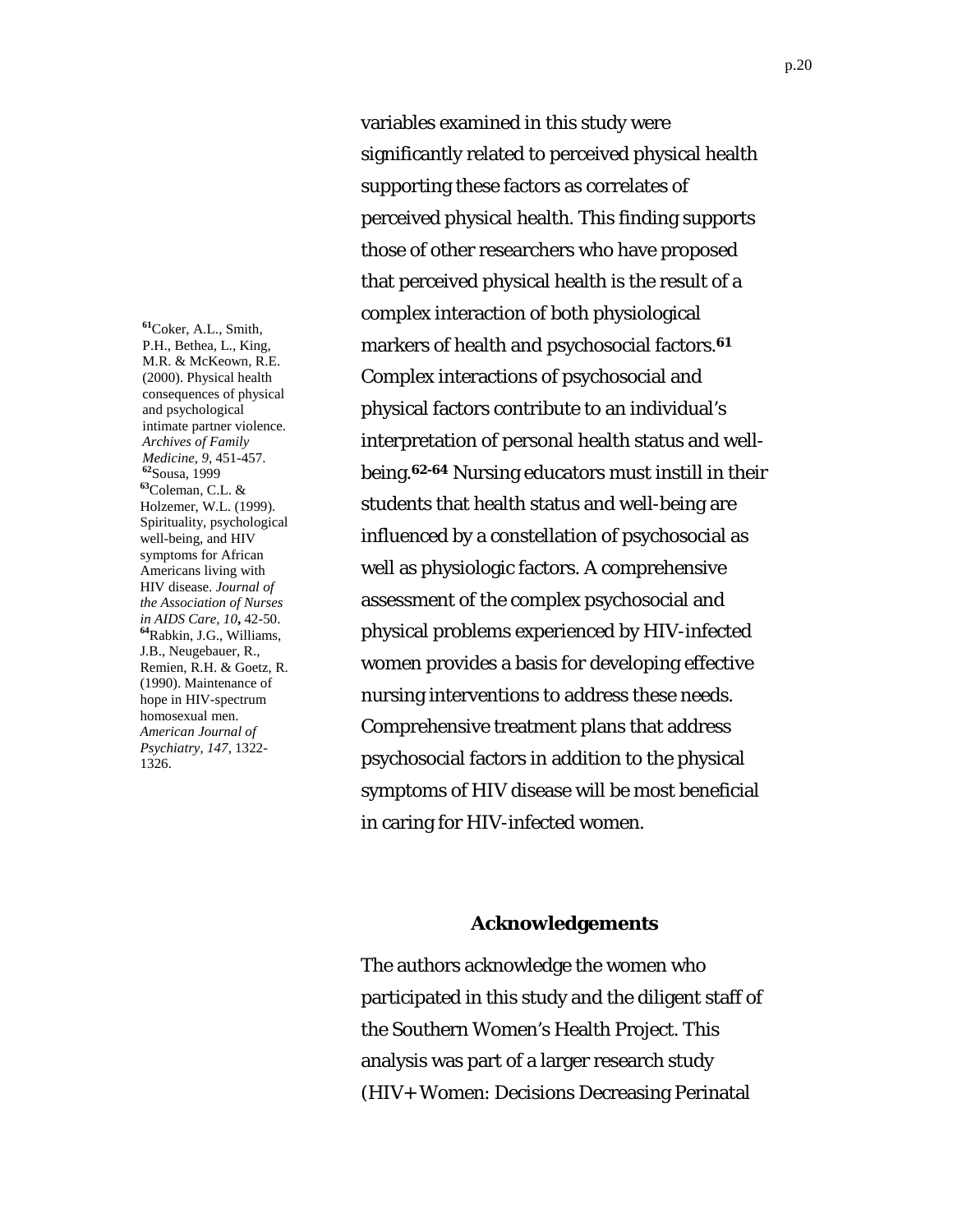Transmission) funded through the National Institute of Nursing Research, 1R01 NR04374- 01A1.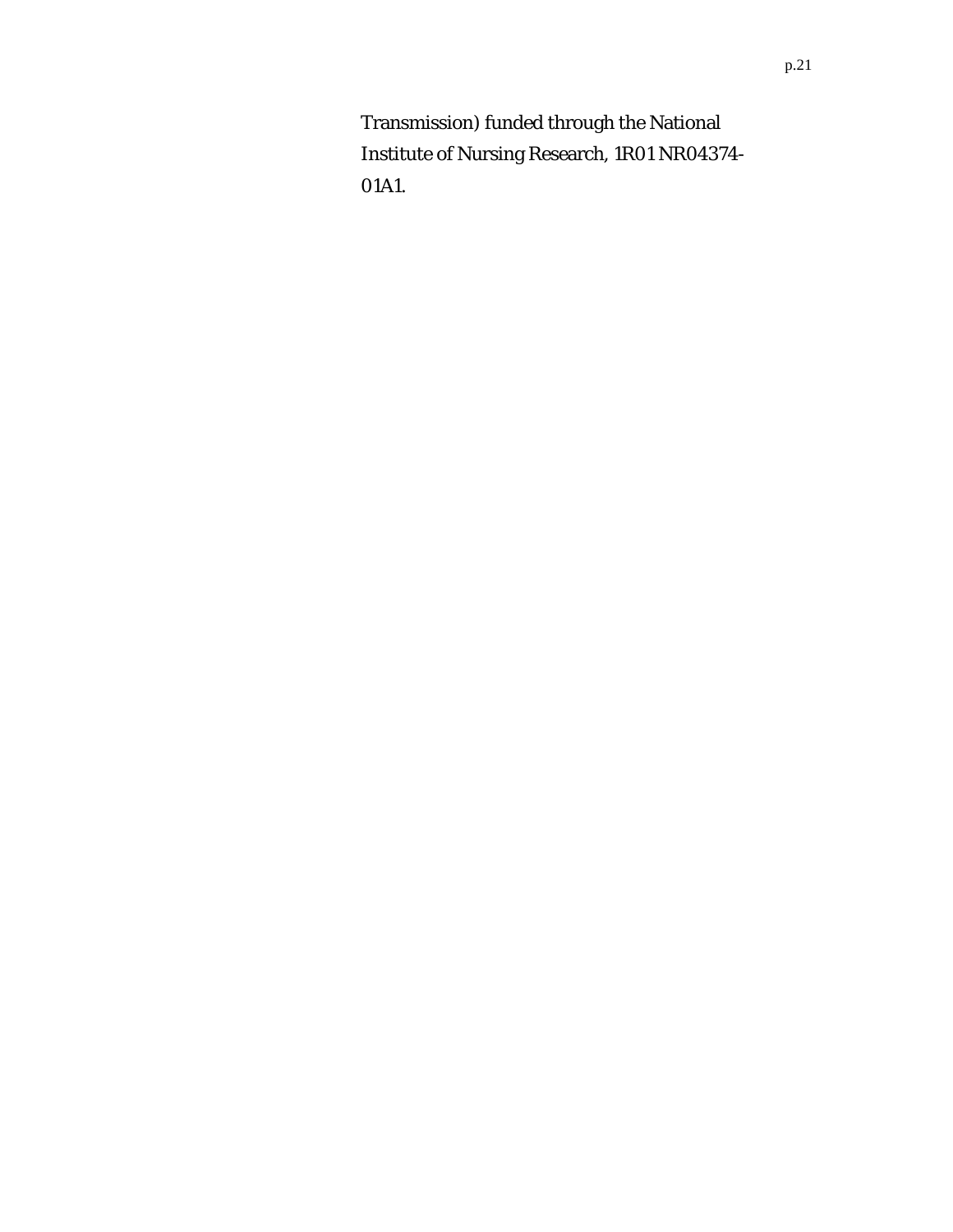| <b>Instrument</b>                      | Number of    | <b>Actual</b> | М    | <b>SD</b> | α   |
|----------------------------------------|--------------|---------------|------|-----------|-----|
|                                        | <b>Items</b> | Range         |      |           |     |
| <b>Physical Health Summary Score</b>   | 21           | $26 - 70$     | 54.1 | 11.3      | .89 |
| <b>HIV-related Symptoms</b>            | 19           | $19 - 37$     | 24.1 | 4.3       | .86 |
| Physical and Sexual Violence           | 6            | $7 - 32$      | 11.4 | 4.4       | .86 |
| <b>Experienced Since Becoming HIV-</b> |              |               |      |           |     |
| Infected                               |              |               |      |           |     |
| History of Drug Use after Becoming     | 9            | $9 - 16$      | 8.7  | 1.1       | .80 |
| HIV-infected                           |              |               |      |           |     |
| Depression                             | 11           | $11 - 43$     | 23.0 | 6.5       | .77 |
| Stigma                                 | 13           | $12 - 49$     | 24.2 | 7.6       | .82 |
| Hope                                   | 12           | $20 - 48$     | 38.0 | 5.4       | .90 |
| <b>Present Life Satisfaction</b>       | 7            | $16 - 70$     | 48.5 | 11.4      | .80 |
| Managing the Illness                   | 9            | $9 - 36$      | 29.6 | 4.5       | .78 |
| Focusing on Others                     | 4            | $4 - 16$      | 13.0 | 2.2       | .74 |
| Positive Thinking                      | 3            | $3 - 12$      | 10.1 | 1.8       | .66 |

 **Table 1. Description of the Research Instruments.** 

*(back to text)*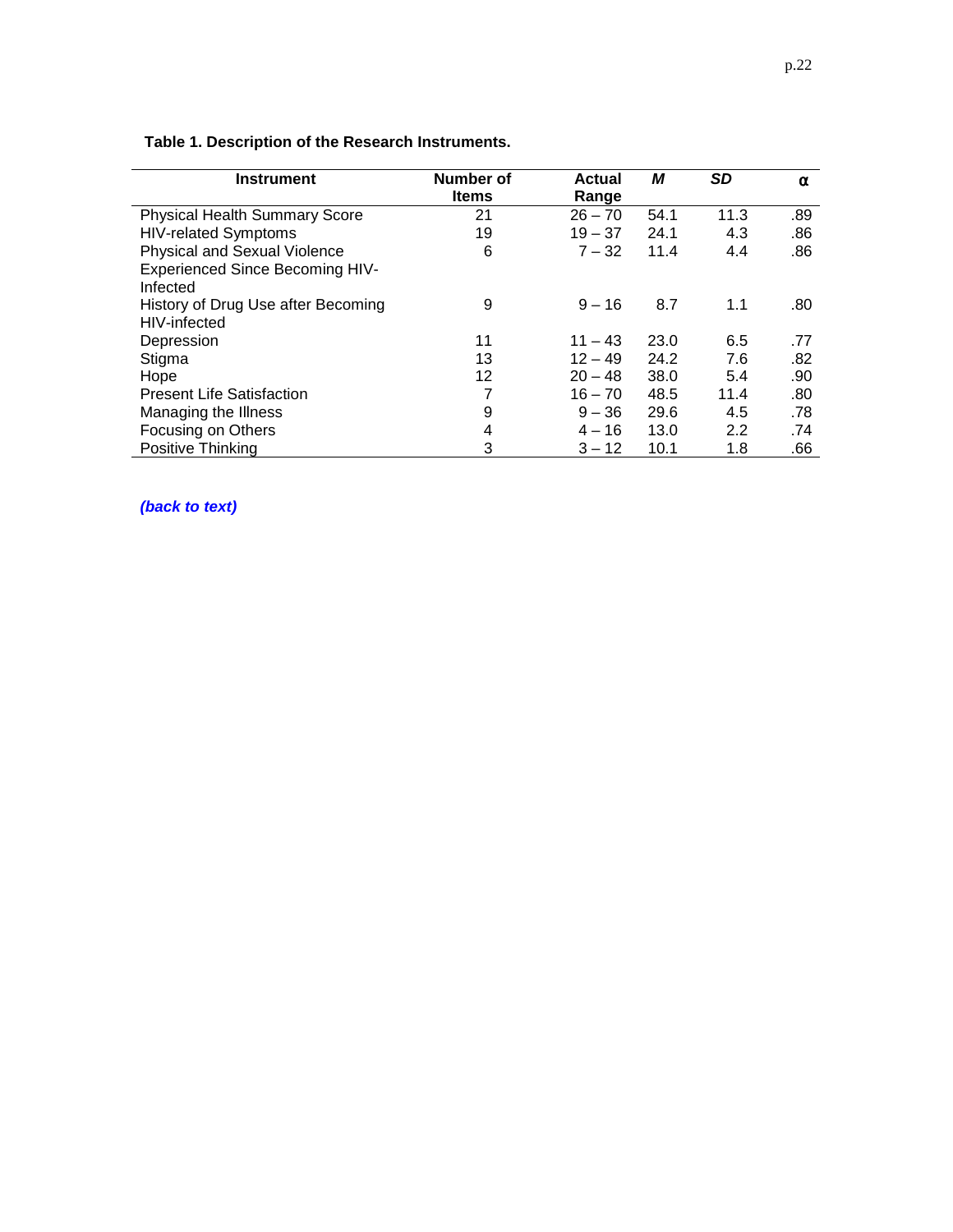| <b>Characteristic</b>    | N              | $\frac{1}{6}$ |
|--------------------------|----------------|---------------|
| Race                     |                |               |
| African-American         | 222            | 86.7          |
| Other                    | 34             | 13.3          |
| Missing                  | 19             |               |
| Age (years)              |                |               |
| $15 - 27$                | 80             | 29.1          |
| $28 - 32$                | 57             | 20.7          |
| $33 - 39$                | 91             | 33.1          |
| $40 - 48$                | 47             | 17.1          |
| Religion                 |                |               |
| <b>Baptist</b>           | 147            | 53.8          |
| Other Protestant         | 80             | 29.3          |
| Methodist/AME            | 24             | 8.8           |
| Catholic                 | 13             | 4.8           |
| Other                    | 9              | 3.3           |
| Missing                  | $\overline{2}$ |               |
| <b>Marital Status</b>    |                |               |
| Partnered                | 55             | 17.8          |
| Single                   | 220            | 82.2          |
| <b>Annual Household</b>  |                |               |
| Income                   |                |               |
| $<$ \$5000               | 81             | 30.7          |
| \$5000-\$9999            | 92             | 34.8          |
| > \$10,000               | 91             | 35.5          |
| Missing                  | 11             |               |
| <b>Employment Status</b> |                |               |
| Unemployed               | 180            | 65.5          |
| Part-time                | 53             | 19.3          |
| Full-time                | 42             | 15.3          |
| Education                |                |               |
| < High school            | 90             | 23.0          |
| High school              | 102            | 37.4          |
| Some college             | 60             | 22.0          |
| College graduate         | 17             | 6.2           |
| Graduate school          | 4              | 1.5           |
| Residence                |                |               |
| Urban                    | 166            | 60.4          |
| Suburban                 | 49             | 17.8          |
| Rural                    | 60             | 21.8          |
| Stage of Disease         |                |               |
| Asymptomatic             | 168            | 61.1          |
| Symptomatic              | 70             | 25.5          |
| <b>AIDS</b>              | 37             | 13.5          |

**Table 2. Description of the Sample.** 

# *(back to text)*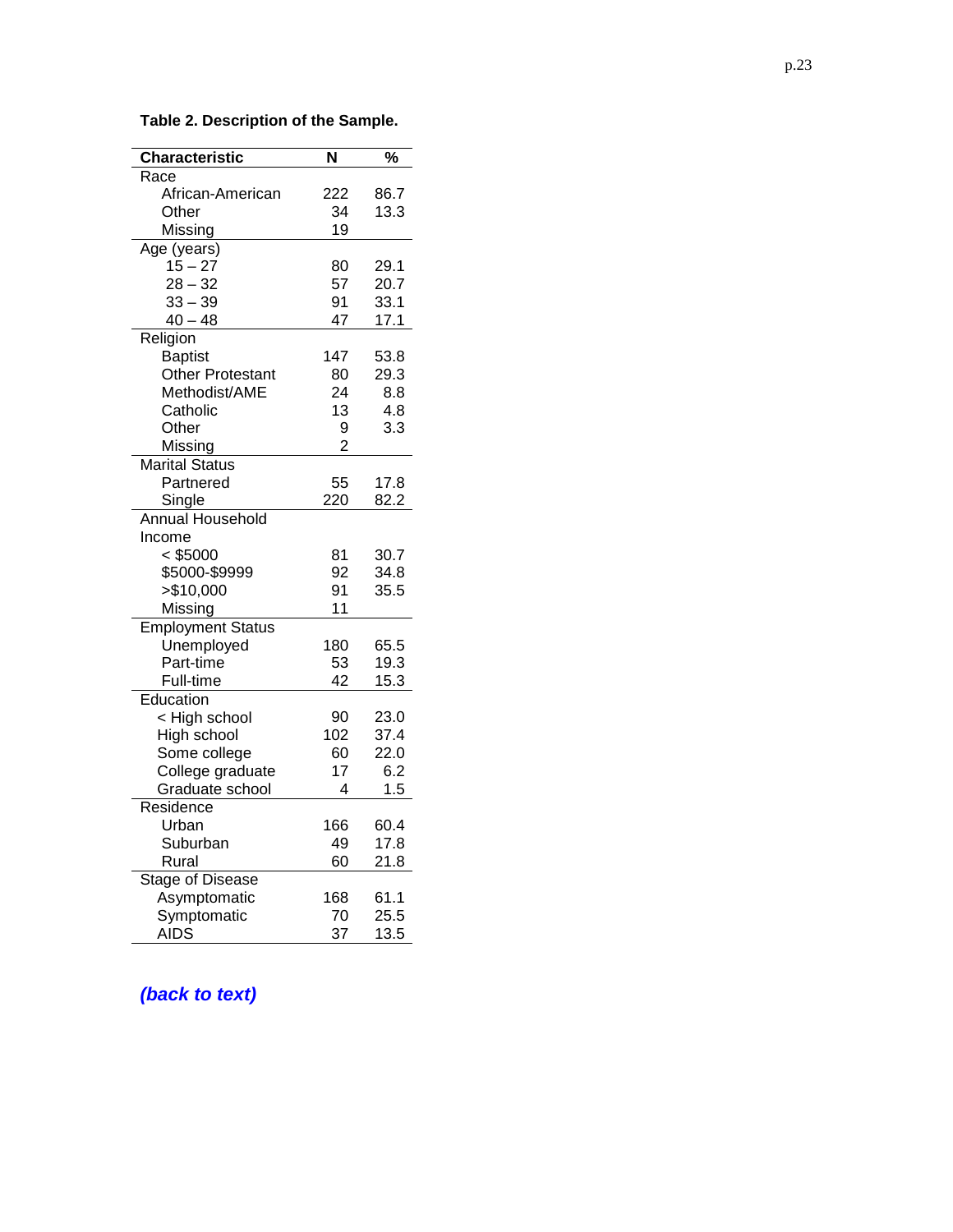| <b>Direction of</b> | Variable                                                    | <b>Rho</b> | P   |  |
|---------------------|-------------------------------------------------------------|------------|-----|--|
| <b>Relationship</b> |                                                             |            |     |  |
| Positively related  | T helper cell count                                         |            |     |  |
|                     | Hope                                                        | .38        | .00 |  |
|                     | Life satisfaction                                           | .42        | .00 |  |
|                     | Education                                                   | .14        | .02 |  |
|                     | Income                                                      | .14        | .03 |  |
|                     | Coping – managing the illness                               | .14        | .02 |  |
|                     | Coping – focusing on others                                 | .15        | .01 |  |
|                     | Coping - positive thinking                                  | .28        | .00 |  |
| Negatively related  | HIV-related symptoms                                        | $-.65$     | .00 |  |
|                     | Stage of illness                                            | $-.37$     | .00 |  |
|                     | Depression                                                  | - .51      | .00 |  |
|                     | Perceived HIV-related stigma                                | $-.25$     | .00 |  |
|                     | Physical and sexual violence since<br>becoming HIV-infected | $-.20$     | .00 |  |
|                     | History of drug use since becoming<br>HIV-infected          | $-.17$     | .00 |  |
|                     | Age                                                         | $-.25$     | .00 |  |

# **Table 3. Bivariate Correlates of Perceived Physical Health**

*(back to text)*